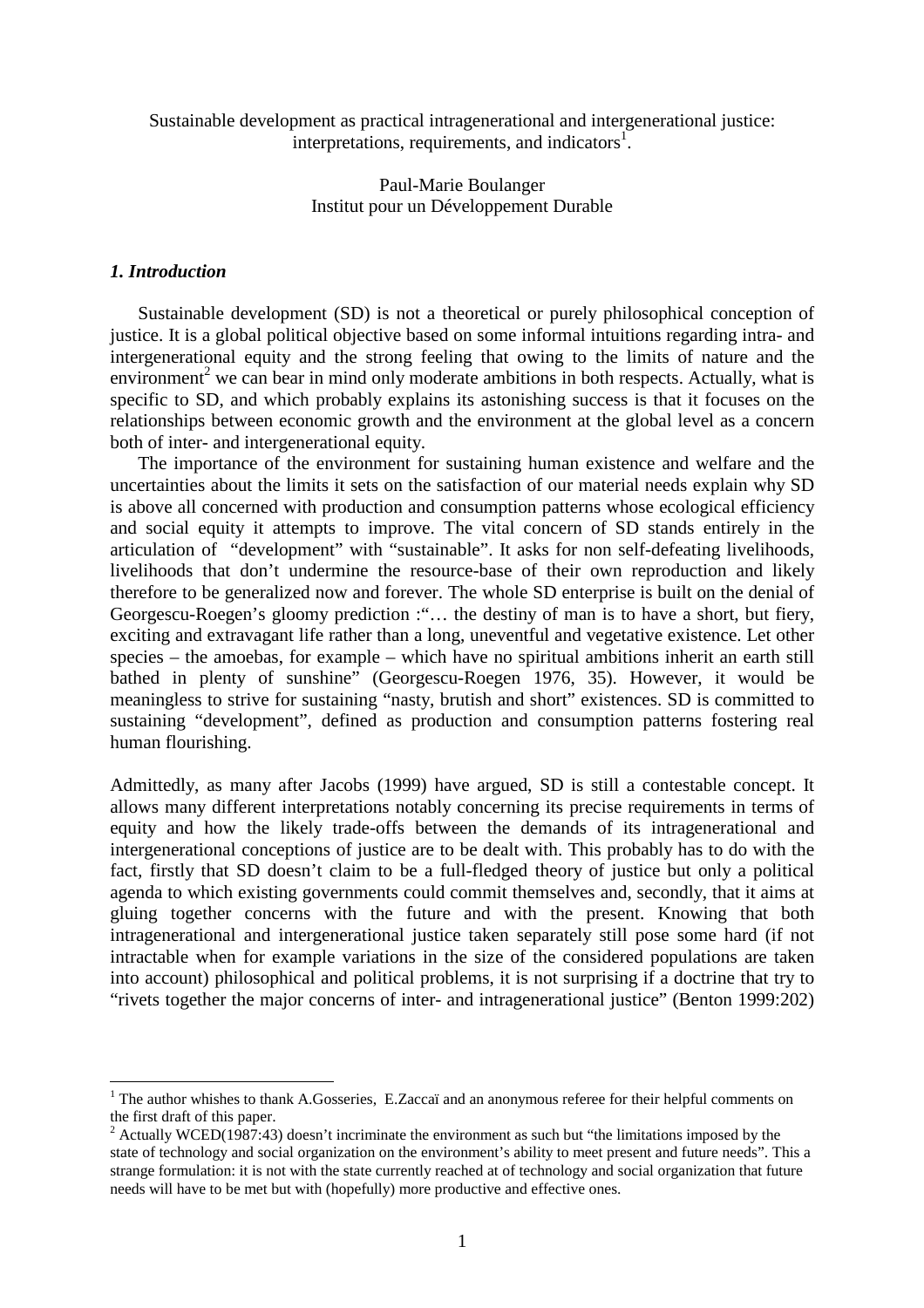lacks the elegance and consistency of a well-formed ethical theory<sup>3</sup>. However even if, according to Sen (2002, 1), SD, is nothing more than "an starting point for simultaneously considering the future and the present" it is, as he himself acknowledges, nonetheless an "illuminating and powerful" one.

In what follows I discuss this issue in the economic way as a problem of optimal (from an ethical point of view) allocation of aggregate income between consumption and saving or investment. Roughly, consumption points to the intragenerational dimension of the problem while investment (as determining future consumption) points to its intergenerational dimension. The thesis is that SD's solution of this long-standing issue lies in its insistence on the priority of needs and of needs satisfaction as criterion for allocating today's income between current and future generations consumption. More exactly, the very distinction between needs and wants or desires is the building block of SD's way of arbitrating between intra and intergenerational equity requirements. This being said, I try to show how two indicators although frequently opposed one to the other can together help in orienting SD policies. The first, called Genuine Saving, can be mobilized for meeting SD requirements in terms of sustainability (intergenerational equity dimension), while the second (called the Ecological Footprint) could help in orienting global intragenerational equity policies by helping discriminating between satisfaction of legitimate needs and less legitimate wants. Both however, need to be improved in many important ways before they can be used as building blocks of real SD policies.

## *2. What Brundtland really said…*

The various conceptions of (distributive) justice can be roughly classified as egalitarians, prioritarians or sufficientarians. Egalitarianism is concerned with the distribution of what constitutes the subject matter of justice: initial conditions such as resources, opportunities, circumstances or outcomes such as well-being, need satisfaction, functionings, quality of life or whatever. Briefly, what is bad for an egalitarian is the fact that some fare better than others and the wider the gap between them the more unjust the situation. On the contrary, sufficientarians hold that "What is important from the point of view of morality is not that everyone should have the same but that each have enough" (Frankfurt 1987, 21-22). Finally, what distinguish prioritarians from sufficientarians is that the former, contrary to the latter attach some importance to additional distributive requirements, namely that moral actions or policies maximize their utility by targeting in priority those who could benefited the more from it, i.e. those for whom the policy makes the biggest difference whatever the consequence in terms of number or proportion of people below the sufficientarian "good enough" threshold. This being said, there is not much difference in practice between sufficientarian and prioritarian requirements, except in rather implausible situations.

Is SD sufficientarian, prioritarian or egalitarian? Gosseries (2005) characterizes "Brundtlandian sustainaibility" as sufficientarian and blames it for allowing dis-savings (as long as the capacity for the next generations to provide for their needs is ensured) or savings (provided it doesn't jeopardize the ability of the current generation to satisfy its own needs) that would not be deemed acceptable from a Rawlsian or luck egalitarian perspective. Yet, the Brundtland report (WCED 1987) - in which the idea of SD was exposed at length for the first time - as well as the various declarations and political agreements that followed, mainly at the UN Conference on Environment and Development held in Rio in 1992 (the Rio Declaration

 $\overline{a}$  $3$  Indeed, a complete intragenerational and intergenerational theory of justice would probably add up the difficulties of both intragenerational and intergenerational equity plus the additional intricacies relative to the interactions between the two.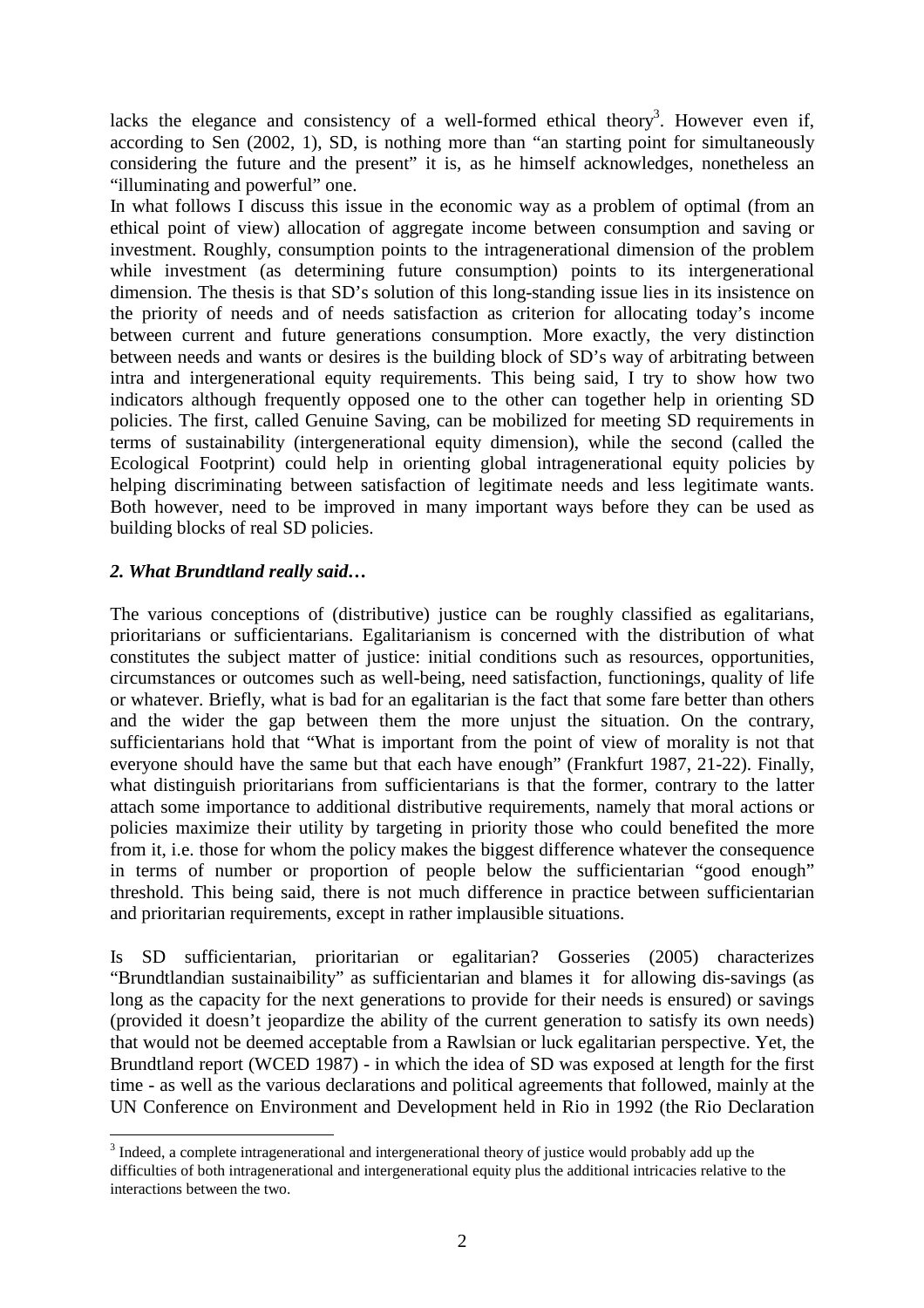on Environment and Development, the two conventions on Climate Change and on Biodiversity and Agenda 21), are far from clear with respect to the ethical foundations and the exact requirements of sustainable development.

Admittedly, at first glance, the sufficientarian interpretation seems the most plausible given the oft-cited definition of SD as "development that meets the needs of the present without compromising the ability of future generation to meet their own needs" (WCSD, 43). But a more thorough reading of the Brundtland report shows that:

- It is confused about the very definition of needs. At some places, needs are characterized as "basic" or "essential" while at others they refer to more than material needs (going as far as including aesthetical needs) as in the following sentence: "Sustainability requires views of human needs and well-being that incorporate such non-economic variables as education and health enjoyed for their own sake, clean air and water, and the protection of natural beauty". (WCED, 53).
- It argues for more than just needs satisfaction. At several places, it is also question of "meeting the needs and aspirations" (WCED, pp.40, 43,) or of « meeting the basic needs of all and extending to all the opportunity to fulfill their aspirations for a better life" (WCED, p.8). The following sentence is even more explicit and elaborates somewhat on the distinction between aspirations and basic needs:" The satisfaction of human needs and aspirations is the major objective of development. The essential needs of vast numbers of people in developing countries – for food, clothing, shelter, jobs – are not being met, and beyond their basic needs these people have legitimate aspirations for an improved quality of life". (WCED, p.8). But it is unclear if aspirations are synonymous of non-basic needs or if one has to do with a three-tiered structure made of basic or essential needs first, then of non-basic needs and finally of aspirations.

Far from clarifying these issues, the political declaration agreed upon at the Rio Conference makes things even more complicated. For example, the fifth and sixth principles of the solemn "Declaration on Environment and Development" state that:

"All States and all people shall cooperate in the essential task of eradicating poverty as an indispensable requirement for sustainable development, in order to decrease the disparities in standards of living and better meet the needs of the majority of the people of the world". (Principle 5).

"The special situation and needs of developing countries, particularly the least developed and those most environmentally vulnerable, shall be given special priority". (Principle 6)

Clearly, the sixth principle supports a prioritarian interpretation of SD as addressing by priority the situation of the least well-off countries (Principle 6). In that perspective, the Millenium Objectives for Development adopted in 2000 could be considered the first really operational implementation of SD at the global level. However, principle 5 mixes sufficientarian and egalitarian objectives<sup>4</sup>, legitimating an interpretation of SD as a kind of "needs-satisfaction egalitarianism". Indeed, as Norman (1992, p.144) put it in his discussion of basic income: "There is an obvious intuitive plausibility in the idea that if all people have enough to eat, are housed and clothed, are healthy, and (perhaps more problematically) have been educated up to the level necessary for them to participate fully in their society, they are in these respects in condition of equality. A society in which this had been achieved would one might think, have made a substantial advance in direction of equality". All the more so

<sup>4</sup> It is also a bit strange to present the fight against poverty as purely instrumental with respect to SD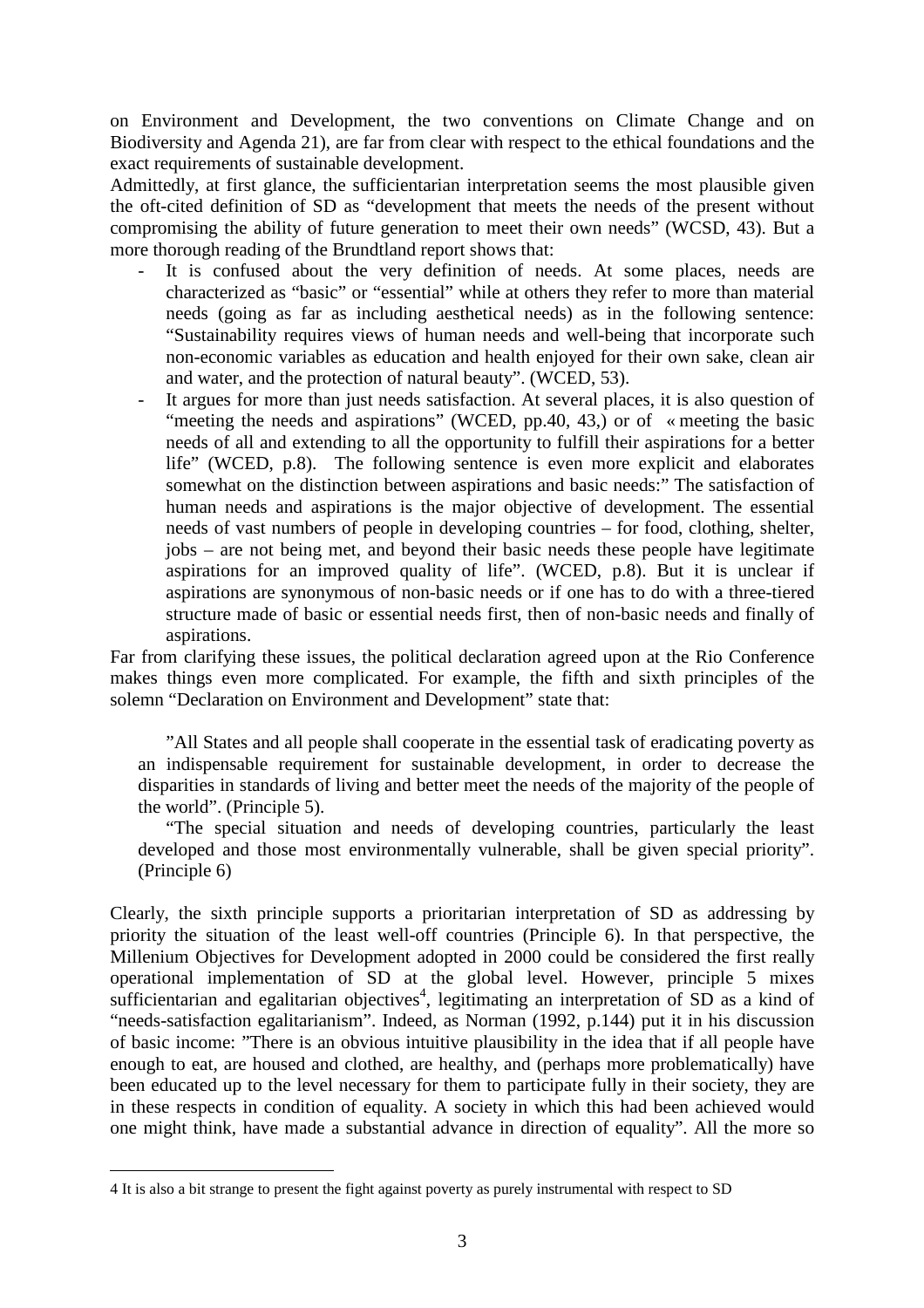for the world as a whole….So, from an intra-generational point of view, one could support a needs-satisfaction egalitarian conception of SD according to which all countries should be equally able to satisfy the needs of their population. This could be stated in Roemer's (1998) conception of equal-opportunity policies bearing on the distinction between circumstances and effort as the factors influencing individuals' outcomes. As defined by Roemer, "circumstances" are the attributes of the person's environment for which she should not be held responsible and "effort", the choice variable for which she might be. Building on this distinction, Roemer characterizes an equal-opportunity (EOp) policy as an intervention (e.g., the provision of resources by a state agency) that makes it the case that all those who expend the same degree of effort end up with an equivalent outcome, regardless of their circumstances. Thus, EOp policies are geared at compensating individuals for the disadvantages for which they are not responsible (unfavorable circumstances) by giving them the additional resources necessary for neutralizing the effects of these unfavorable circumstances.

Generalizing Roemer's theory at the international level, SD could be conceived as an equalopportunity policy aiming at making the case that at equivalent level of effort, opportunities for need satisfaction should be as equal as possible between countries<sup>5</sup>. This would entail compensating countries for the differences in the needs-satisfaction of their population attributable only to the circumstances they face<sup>6</sup>. By the way, it is more or less what already happen when a country is victim of a natural disaster such as a drought, an earthquake or a tsunami. But circumstances should not be restricted to bad luck events like natural hazards, they should include many others more structural factors such as a colonial historical background<sup>7</sup>, unfavorable climate or geographical situation, lack of natural resources, etc. One should not underestimate the difficulties (if not the impossibility) of evaluating circumstances at the country level. It would require normalizing, weighting and aggregating many and deeply incommensurable factors. It is probably easier to go the other way round, notably because efforts can be naturally expressed in the same unit, money. Indeed, it might be possible to build an index of (public) efforts by adding up public expenditures in education, justice, health care, housing, human rights enforcement, environmental protection, water sanitation and other public services, children and family allowances, doles and transfers to disabled, retired and unemployment, etc<sup>8</sup>. The index would then be divided by the population and expressed as a proportion of the GDP per capita. The problem is different with respect to the intergenerational dimension of SD. It is obviously impossible to compensate *ex ante* future generations for facing possible unfavorable circumstances. All can be done here is trying to make the case that the circumstances they will face will be as favorable as possible (within the limits of what is required by intragenerational equity). This is close to what Barry calls the principle of responsibility: "unless people in the future can be held responsible for the situation that they find themselves in, they should not be worse off than we are. And no generation can be held responsible for the state of the planet it inherit" (Barry, 1999, 106). SD, conceived as an intergenerational equality of opportunity policy would thus be committed

to ensure that future generations should not face circumstances such that they would have to make more effort than ourselves to be at least as well-off as we were, once reached the SD objective of intragenerational equity. Practically, it would mean that every generation could benefit from any level of well-being compatible with the following requirements:

 $<sup>5</sup>$  A maximin version of this would be that at an equivalent level of (public) efforts, the least well-off should have</sup> a more or less equal level of need satisfaction.

<sup>&</sup>lt;sup>6</sup> SD is concerned with equal opportunities between and inside countries. In the name of it, governments are committed to compensate for individual and social disadvantages inside their own borders.

<sup>&</sup>lt;sup>7</sup> Independently of any requirement of some compensatory justice.

<sup>&</sup>lt;sup>8</sup> And subtracting military expenditures.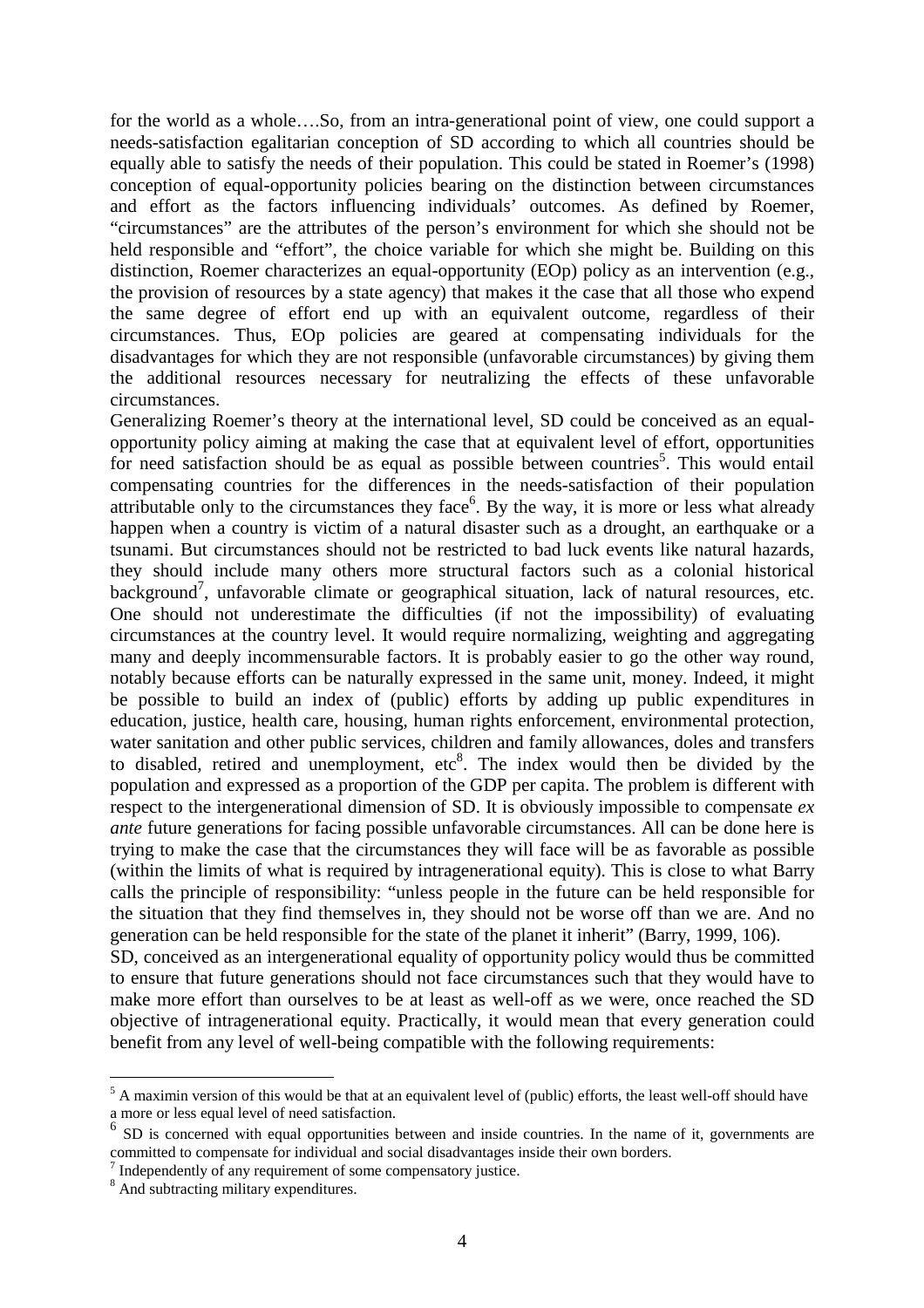1° Everyone has a good enough threshold level of what is necessary for quality of life (or for a life of quality?)  $9$ ;

2° "Circumstances" left to future generations are such that they could reach the same level of quality of life with no more effort than what the preceding one had to expend. What is important here is to make sure that the circumstances will not be the limiting factor hindering the possibility for future generation to reach a good enough threshold of lifetime well-being. It is up to them to expand less effort if they want to insofar as they don't do it at the expense of the circumstances they leave to their successors.<sup>10</sup>

To conclude, SD can be interpreted in prioritarian or egalitarian terms as well as in sufficientarian ones. Whilst it would certainly be interesting to investigate further the differences and similarities between these conceptions of SD, it is not at all evident that they would have very different implications in terms of policy. In my opinion, all of them are compatible with what Van Parijs (1995, 87) called "aggregate sufficiency", i.e. the "sustainability of generating an aggregate income covering aggregate needs". This can be considered the minimal requirement of intragenerational and intergenerational justice at the national and international level. As will be showed in the next section, it is precisely this possibility of generating an aggregate income covering aggregate needs that dictates in which conditions savings or dis-savings are to be allowed or prohibited.

# *3. Sustainable development as "aggregate sufficiency"*

 $\overline{a}$ 

In order to understand what it means to sustain an aggregate income sufficient to satisfy aggregate needs, and to uncover the circumstances under which SD allows savings or dissavings, it is necessary to make use of a few (very elementary) formal expressions.

Let  $Y_t = f(K_t L_t)$ . Aggregate income (Y) of any generation t is a function of aggregate capital (K) and labour (L) . In what follows we will assume that the only limiting factor to income generation is capital (K).

Let  $s_t$  represents the individual level of consumption corresponding to basic needs satisfaction for generation  $t^{11}$  and  $c_t$  represents its actual consumption. Let us call "want satisfaction" the surplus of  $c_t$  on  $s_t$  (if any) and the deficit of  $c_t$  with respect to  $s_t$  the "needs satisfaction gap".

Let  $N_t$  be the population of generation t. Actual overall consumption is therefore  $C_t$ = c $N_t$  while the level of income necessary for satisfying needs is  $S_{t=5}N_t$ .

Let  $K_{t+1} = K_t + I_t$ . Aggregate capital available for the generation t+1 is the capital available for the preceding generation plus (minus) additions (subtractions) brought about by it, symbolized by  $I_t$ . For the sake of simplicity we don't take into account the depreciation of capital.

 $9^9$  Be they primary goods (Rawls 1971), basic capabilities (Alkire 2001), basic needs (Braybrooke 1987, Doyal & Gough 1991) or what Barry refers to as "vital interests", that is "objective requirements for human beings to be able to live healthy lifes, raises families, work at full capacity and take part in social and political life." (Barry, 1999, 97).

 $\frac{10}{10}$  Adam and Eve, before they were banished from Eden, faced circumstances such that they could enjoy maximum leisure (no effort at all) and sufficient levels of satisfaction of essential needs, except probably for knowing and understanding.

<sup>&</sup>lt;sup>11</sup> This leaves room for an evolution in the definition of basic material needs according to productivity, size of population and level of civilization.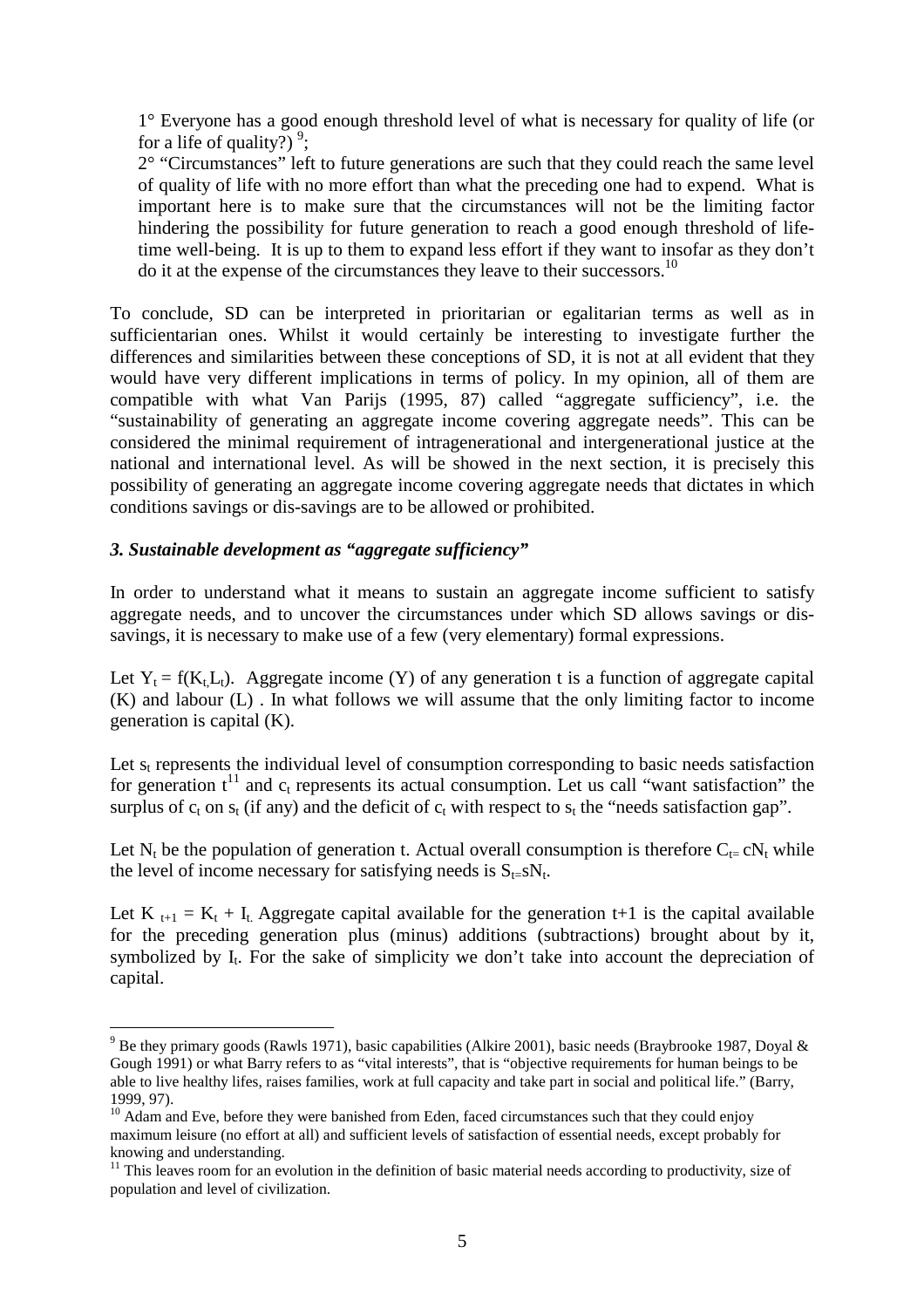By definition,  $I_t = Y_t - C_t$ . It can be positive (savings) or negative (dis-savings).

There are three possibilities concerning the relation between generated income and needs satisfaction, keeping in mind that the maximum level (not the real one) of income, by hypothesis, doesn't depend on the level of effort expended by generation t but only on the level of aggregate capital and/or circumstances for which it cannot be help responsible. Generated income can be just sufficient, insufficient or more than sufficient for enabling everyone to satisfy its essentials needs. It is implicitly assumed that governments are committed to redistribute the national revenue so as to ensure that nobody is unable to meet its essential needs insofar as it is sufficient for it. For the sake of simplicity, it is also assumed that  $N_{t+1} = N_t$ , in other words that generation t just reproduces itself. What matter here are productive assets per capita so if generation t wants to raise more children than the preceding one, it is up to it to save accordingly.

Because N is assumed to be a constant it can be deleted from the formulas. The symbols following "Intra" and "Inter" are easy to understand: '=' means that equity is satisfied at the sufficientarian level, '-' that is unsatisfied and '+' that it is satisfied at a higher level than what sufficientarian justice would require.

 $1^\circ Y_t < S_t$  (income is insufficient for needs satisfaction).

1.a.  $C_t = S_t \Rightarrow I_t = (S_t - Y_t)^{12} < 0 \Rightarrow K_{t+1} < K_t$  $Intra = Inter -$ Generation t dis-saves in order to meet its essential needs. Future generation will be left with reduced assets (and will be also unable to satisfy its own needs). 1.b.  $C_t = Y_t \Rightarrow I_t = 0 \Rightarrow K_{t+1} = K_t$  Intra - Inter =/- Generation t doesn't dis-save and therefore doesn't satisfy its essential needs. It sacrifices itself for the sake of next generation without leaving enough capital for enabling them to be satisfy their own needs. 1.c.  $C_t > S_t \Rightarrow I_t = C_t - Y_t \leq 0 \Rightarrow K_{t+1} < K_t$  Intra + Inter – Generation t dis-saves for more than just satisfying its essential needs and do it at the expense of future generation. 1.d.  $Y_t < C_t < S_t \Rightarrow I_t = C_t - Y_{t<0} \Rightarrow K_{t+1} < K_t$  Intra-Inter-Despite significant dis-savings, generation t is still unable to meet its essential needs.  $2^{\circ}$  Y<sub>t</sub> = S<sub>t</sub> (aggregate income is just sufficient for needs satisfaction) 2.a.  $C_t > S_t \Rightarrow I_t = C_t - Y_t \leq 0 \Rightarrow K_{t+1} < K_t$ Intra  $+$  Inter  $-$ Same situation than in 1.c. 2.b.  $C_t = Y_t \Rightarrow I_t = 0 \Rightarrow K_{t+1} = K_t$  $Intra = Inter =$ Generation t consumes all the income for satisfying its needs but doesn't dis-save. 2.c.  $C_t < S_t$  =>  $I_t$  =  $Y_t$  -  $C_t$  > 0 =>  $K_{t+1}$  >  $K_t$  Intra - Inter + Generation t consumes less required and leave more capital than inherited.

 $3^\circ Y_t$  > S<sub>t</sub> (Income can provide for more than basic needs satisfaction) 3.a.  $C_t = Y_t$  $\Rightarrow$  I<sub>t</sub> = 0  $\Rightarrow$  K<sub>t+1</sub> = K<sub>t</sub>  $Intra + Inter =$ Generation t consumes all the income and doesn't add to the stock of productive assets. 3.b.  $C_t = S_t < Y_t$   $\qquad = > I_t > 0 \Rightarrow K_{t+1} > K_t$   $\qquad \qquad$  Intra = Inter +

<sup>&</sup>lt;sup>12</sup> It is supposed that  $K_t \geq S_t - Y_t$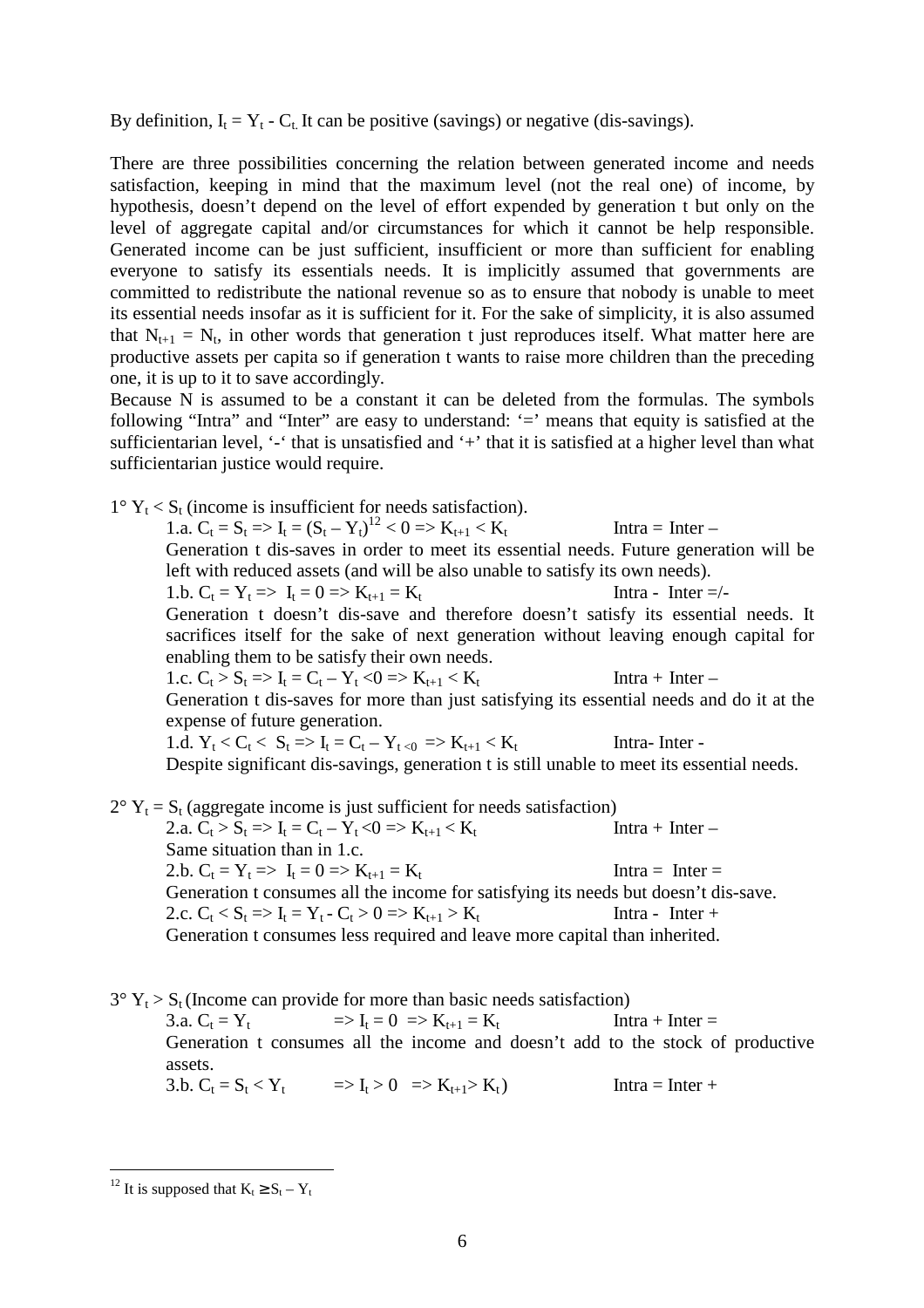Generation t doesn't consume all the income by just satisfying its needs adding to the stock of productive assets and enabling future generation to satisfy more than their needs.

3.c.  $C_t > Y_t$  =>  $I_t < 0$  =>  $K_{t+1} < K_t$  Intra + Inter - Generation t consumes more than the generated income at the expense of next generation. 3.d.  $S_t < C_t < Y_t \implies I_t > 0 \implies K_{t+1} > K_t$ Intra+ Inter +

Generation t consumes more than what is necessary for need satisfaction but less than its income.

These different situations can be roughly classified as:

- Developed and sustainable ( $C \ge S$  and  $I \ge 0$ ): cases 2.b, 3.a, 3.b;3.d.
- Developed and unsustainable  $(C \ge S \text{ and } I < 0)$ : cases 1.c, 2.a.; 3.c.;
- Underdeveloped and sustainable  $(C < S$  and  $I \ge 0)$ : cases 1.b, 2.c.;
- Underdeveloped and unsustainable  $(C < S$  and  $I < 0$ ): cases 1.a., 1.d..

However, all "developed and sustainable" situations are not equally legitimate from a SD point of view. Which cases does SD authorize, which does it prohibit? I think it authorizes 1.a., 1.d. 2.b. and 3.a. and prohibits 1.b., 1.c., 2.a., 2.c and 3.c. The legitimacy of cases 3.b. and 3.d depends on the existence of (countries in) situations 1 or 2. The underlying principles can be summarized as follow: SD prohibits sacrificing needs satisfaction of current generation for the sake of future ones as well as sacrificing needs satisfaction of future generations for the sake of wants satisfaction of current ones. However, if SD prohibits dis-saving for satisfying current generations wants, it also prohibits the accumulation of additional capital by countries wealthy enough to amply satisfy their needs as long as there exist countries whose capital is insufficient (whatever their efforts) to satisfy the needs of their population. Otherwise stated, SD holds that today's needs trump tomorrow's wants, that tomorrow's needs trump today's wants and that today's needs trump tomorrow's needs. It is unclear if tomorrow's wants trump today's one (the reason why situation 3.b. is problematic). However, if one agrees on the proposition that today's needs trump tomorrow's needs then unless being inconsistent, it is rational to discount future wants at the same rate than future needs.

In short, SD principles seems to comply with Brown's (1986, p.167) "revised Pareto Principle":

"If a social structure systematically denies to some the possibility of enjoying some or all basic goods then it is to be improved upon if possible. An improvement would be a system which provides more people with basic goods even at the cost of denying others inessential goods (inessential, that is, to a basically good life)". In other words, a situation A is Revised-Pareto-superior to a situation B if at least one person have access to more basic goods in A than B and nobody have access to less (but some may have access to less inessential goods).

Therefore, in order to assess SD it is necessary to know both the sign of the ratio  $K_{t+1}$ - $K_t$  / $K_t$ (growth rate of capital) or – what amounts to the same - the sign of the saving rate  $(VY)$  and the sign of the ratio C/S. Neither alone is sufficient. It follows that SD cannot do without the knowledge of S, the adequate level of (material) need satisfaction. Indeed, what made situation 1.a. acceptable and situation 2.a. unacceptable is that in the former  $C = S$  while it is not the case in the latter. So in promoting SD one cannot eschew the difficult problem of the difference between needs and wants.

### *4. Evaluating intergenerational equity: the genuine saving indicator*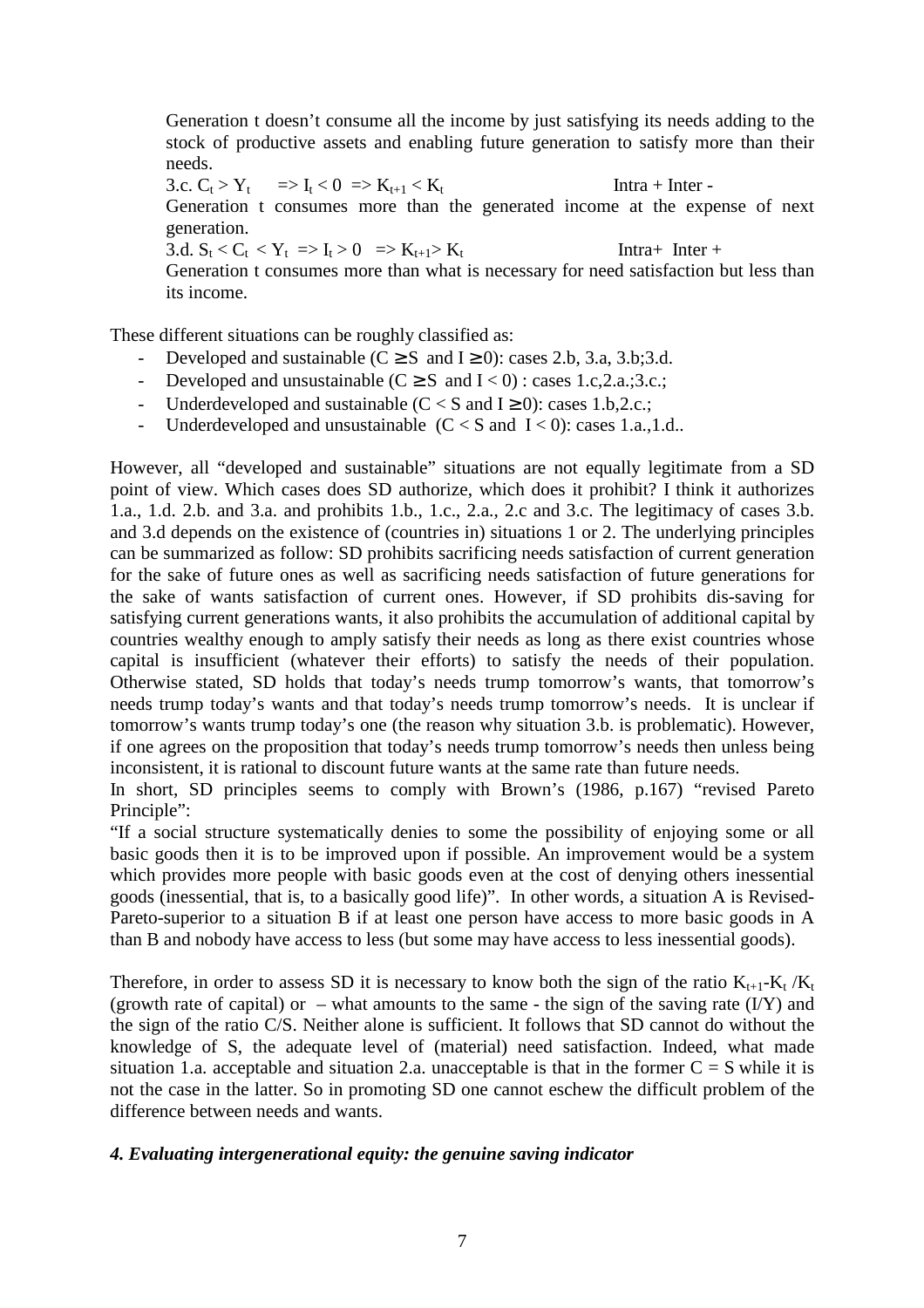An adequate indicator of saving (or investment) is indispensable for assessing the intergenerational equity dimension of SD. This raises a lot of (largely unresolved) issues going from very fundamental ones to more empirical. Fundamentally, it is crucial to get a clear idea of the nature and composition of the capital which, combined with human labor, produces the social income. It is nowadays almost universally acknowledged that the traditional national accounting conventions and practices as summarized in the Gross National Product omit very important productive assets that should be taken into account into a comprehensive and adequate measure of real wealth. In standard national accounting, only the formation of fixed, produced capital is counted as an investment in the future and thus as an increase in the value of the assets available to society. Likewise, standard calculation of net saving rates includes only depreciation in the value of human-made capital as a decrease in the value of a nation's assets. However, the productivity and therefore the well-being of a nation depends also, and sometimes crucially, on other kinds of assets: natural, human and social.

To illustrate this, let us take as example the building of a new house. First of all, it is necessary to have access to a spot of available land on which to erect it. Then, an architect must draw a blueprint that will be used by the different building trades (masons, carpenters, plumbers…). These will consume raw materials such as wood, concrete, bricks, etc. with the help of tools (trucks, trowels, cement mixers, saws, hammers…) and mechanical or electrical energy. Land, raw materials and energy sources are removed from the "natural capital", i.e. the existing stocks of renewable (wood, clay…) and non-renewable (land, oil) resources. The skills and know-how of the various building trades is something that have been handed down by education and enriched from generation to generation. It is called "human capital". The different tools and public infrastructures (roads, energy networks) are man-made productive assets, which by the way incorporate varying parts of past natural and human capital. Finally, all these elements have to be put at work together as harmoniously as possible, which requires social rules, norms and behaviors of cooperation, coordination, trust, etc. also handed down from past generation and forming what can be called "social capital". Should any one of these four productive assets be lacking, the house would be impossible to build. Note also that a house is a durable good if not an asset so that building a new one could be interpreted as the transformation of natural capital into man-made capital. If its value is greater than the value of the natural resources incorporated in it, this new house correspond to an increase in the real wealth of the nation.

The net investment or saving of a country during a period is the sum of the savings and dissavings in these four kinds of assets during the same period. Since depletion of a nonrenewable resource (or over-exploitation of a renewable one) decrease the value of that resource stock as an asset, such activity represents a dis-investment leading – if not properly compensated - to less productivity and well-being in the future. On the other hand, the creation of a better-educated population and a more skilled workforce increases a nation's human capital and is to be considered an investment, not a spending as is standard in national accounting. .

Empirically, the problem is to measure these different kinds of stocks or at least their variations in order to know if a given country is saving, dis-saving or just maintaining its aggregate stock of productive capital. Until recently, only man-made capital (or, more exactly changes in man-made capital) has been more or less adequately evaluated. Attempts to measure natural and human resources are very recent and, to date there is still no reliable or even sensible way to measuring social capital. Furthermore, a common measurement unit is necessary for aggregating changes in the different kind of capitals in order to get an overall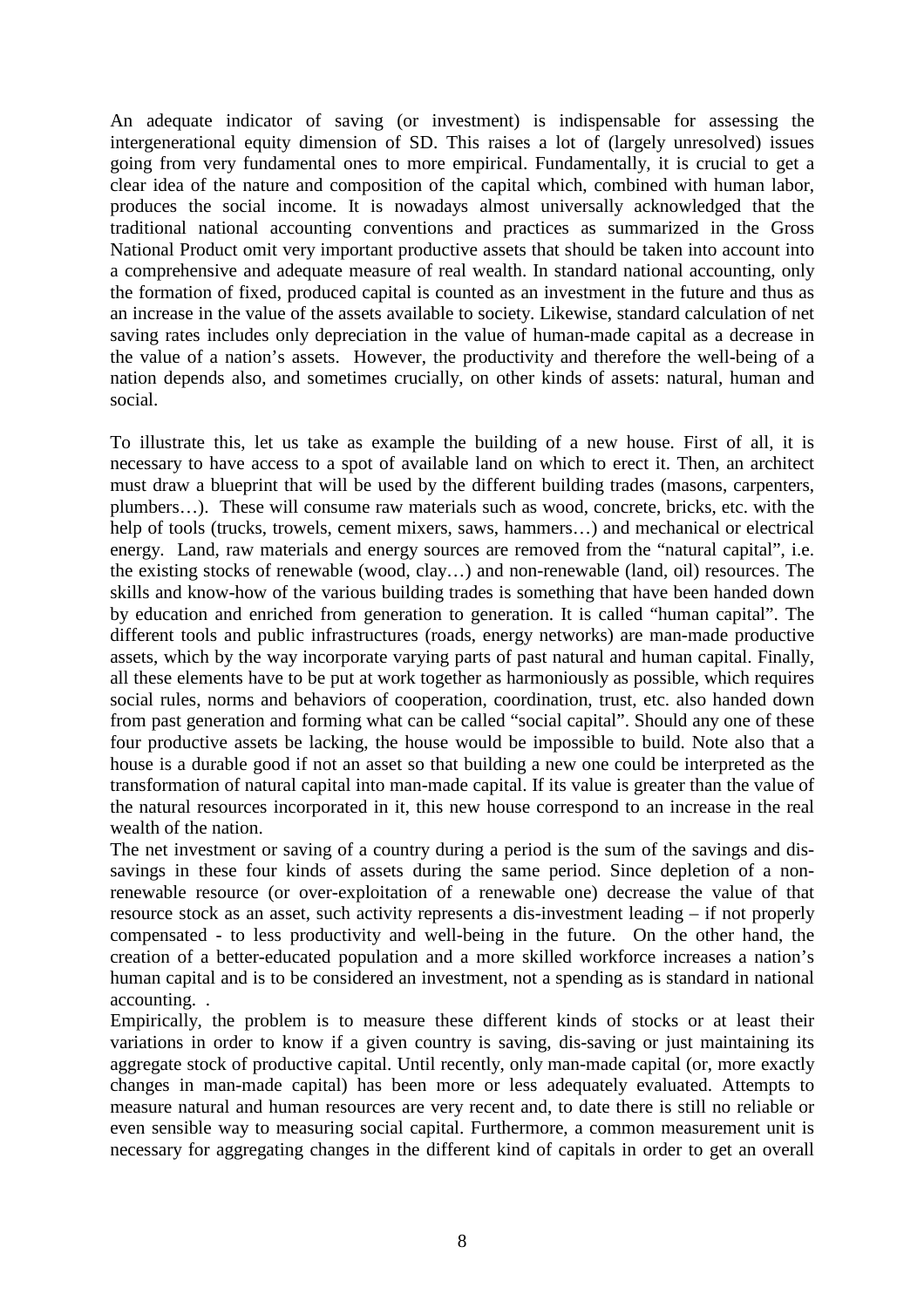measure of net saving or dis-savings. As there is no natural measurement unit common to natural, human, social and man-made capital, one has to resort to monetary evaluations. This is how the World Bank carries out the computation of its genuine saving (GS) indicator (Hamilton and Clemens 1999, World Bank 2006).

Genuine Saving (GS) consists of aggregating monetary evaluations of annual changes in the man-made, human and natural productive assets. It is computed as follows:

|     | Genuine Saving $=$ Gross domestic saving $(GDS)$ |
|-----|--------------------------------------------------|
|     | Consumption of man-made capital                  |
| $+$ | Education expenditure                            |
|     | Energy depletion                                 |
|     | Mineral depletion                                |
|     | Net forest depletion                             |

- Carbon dioxide and other pollutants damage.

Gross domestic saving (GDS) is the standard measure from national accounts. Subtracting consumption (actually depreciation) of man-made capital from GDS leaves us with the Net domestic savings. Adding public and private expenditures in education and subtracting losses in various kinds of natural assets from NDS gives us finally Genuine saving or investment. All items are first evaluated in dollars than expressed as percentage of Gross National Income.

| Table 1. Genuine savings of a sample of countries in 2000 (as % of Gross National Income) |                             |                                    |                        |                          |                     |                      |                         |                                             |                  |                   |                                        |
|-------------------------------------------------------------------------------------------|-----------------------------|------------------------------------|------------------------|--------------------------|---------------------|----------------------|-------------------------|---------------------------------------------|------------------|-------------------|----------------------------------------|
| Country<br>name                                                                           | national<br>saving<br>Gross | Consumption<br>of fixed<br>capital | Net national<br>saving | expenditure<br>Education | depletion<br>Energy | depletion<br>Mineral | Net forest<br>depletion | damage <sup>(*)</sup><br>$\mathrm{PM}_{10}$ | $CO2$ damage     | Genuine<br>saving | wealth per<br>Change in<br>capita (\$) |
| <b>OECD</b>                                                                               |                             |                                    |                        |                          |                     |                      |                         |                                             |                  |                   |                                        |
|                                                                                           |                             |                                    |                        |                          |                     |                      |                         |                                             |                  |                   |                                        |
| Australia                                                                                 | 19,5                        | 16,1                               | 3,4                    | 4,9                      | 1,8                 | 1,5                  | 0,0                     | 0,1                                         | 0,5              | 4,3               | 46                                     |
| France                                                                                    | 22,0                        | 12,6                               | 9,4                    | 5,1                      | 0,0                 | 0,0                  | 0,0                     | 0,0                                         | 0,2              | 14,3              | 2.951                                  |
| Japan                                                                                     | 28,4                        | 15,9                               | 12,5                   | 3,1                      | 0,0                 | 0,0                  | 0,0                     | 0,4                                         | 0,1              | 15,1              | 5,643                                  |
| Norway                                                                                    | 36,9                        | 16                                 | 20,7                   | 6,1                      | 8,0                 | 0,0                  | 0,0                     | 0,1                                         | 0,2              | 18,5              | 5.708                                  |
| Switzerland                                                                               | 32,8                        | 14,5                               | 18,3                   | 4,9                      | 0,0                 | 0,0                  | 0,0                     | 0,2                                         | $\overline{0,1}$ | 22,9              | 8.020                                  |
| <b>United States</b>                                                                      | 17,4                        | 11,7                               | 5,7                    | 4,2                      | 1,2                 | 0,0                  | 0.0                     | 0,3                                         | 0,3              | 8,2               | 2.020                                  |
|                                                                                           |                             |                                    |                        |                          |                     |                      |                         |                                             |                  |                   |                                        |
| <b>EMERGING</b>                                                                           |                             |                                    |                        |                          |                     |                      |                         |                                             |                  |                   |                                        |
|                                                                                           |                             |                                    |                        |                          |                     |                      |                         |                                             |                  |                   |                                        |
| <b>Brazil</b>                                                                             | 17,8                        | 11,0                               | 29,8                   | 5,6                      | 0,0                 | 0,5                  | 0,0                     | 0,2                                         | 0,3              | 7,2               | 64                                     |
| China                                                                                     | 38,8                        | 8,9                                | 29,8                   | 2,0                      | 3,6                 | 0,3                  | 0,1                     | 1,0                                         | 1,6              | 25,5              | 200                                    |
| India                                                                                     | $\overline{2}4,2$           | $\overline{9,6}$                   | 14,6                   | 3,9                      | 2,3                 | 0,4                  | $\overline{0,9}$        | 0,7                                         | 1,4              | 12,9              | 16                                     |
|                                                                                           |                             |                                    |                        |                          |                     |                      |                         |                                             |                  |                   |                                        |
| <b>DEVELOPING</b>                                                                         |                             |                                    |                        |                          |                     |                      |                         |                                             |                  |                   |                                        |
|                                                                                           |                             |                                    |                        |                          |                     |                      |                         |                                             |                  |                   |                                        |
| Bangladesh                                                                                | 25,8                        | 5,9                                | 19,9                   | 1,3                      | 1,3                 | 0,0                  | 0,8                     | 0,3                                         | 0,4              | 18,5              | 41                                     |
| Cameroon                                                                                  | 14,6                        | 8,9                                | 5,7                    | 2,3                      | 9,4                 | 0,0                  | 0,0                     | 0,7                                         | 0,5              | $-2,5$            | $-152$                                 |
| <b>Ivory Coast</b>                                                                        | 8,4                         | 9,1                                | $-0,7$                 | $\overline{4,5}$         | $\overline{4,1}$    | 0,0                  | 0,6                     | 0,6                                         | 0,6              | $-2,1$            | $-100$                                 |
| Niger                                                                                     | 2,6                         | 6,7                                | $-4,0$                 | 2,3                      | 0,0                 | 0,0                  | 4,1                     | 0,4                                         | 0,4              | $-6,7$            | $-83$                                  |
|                                                                                           |                             |                                    |                        |                          |                     |                      |                         |                                             |                  |                   |                                        |
| <b>NATURAL</b><br><b>RESOURCES</b><br><b>EXPORTING</b>                                    |                             |                                    |                        |                          |                     |                      |                         |                                             |                  |                   |                                        |

Table 1 shows the genuine savings rates for a sample of countries.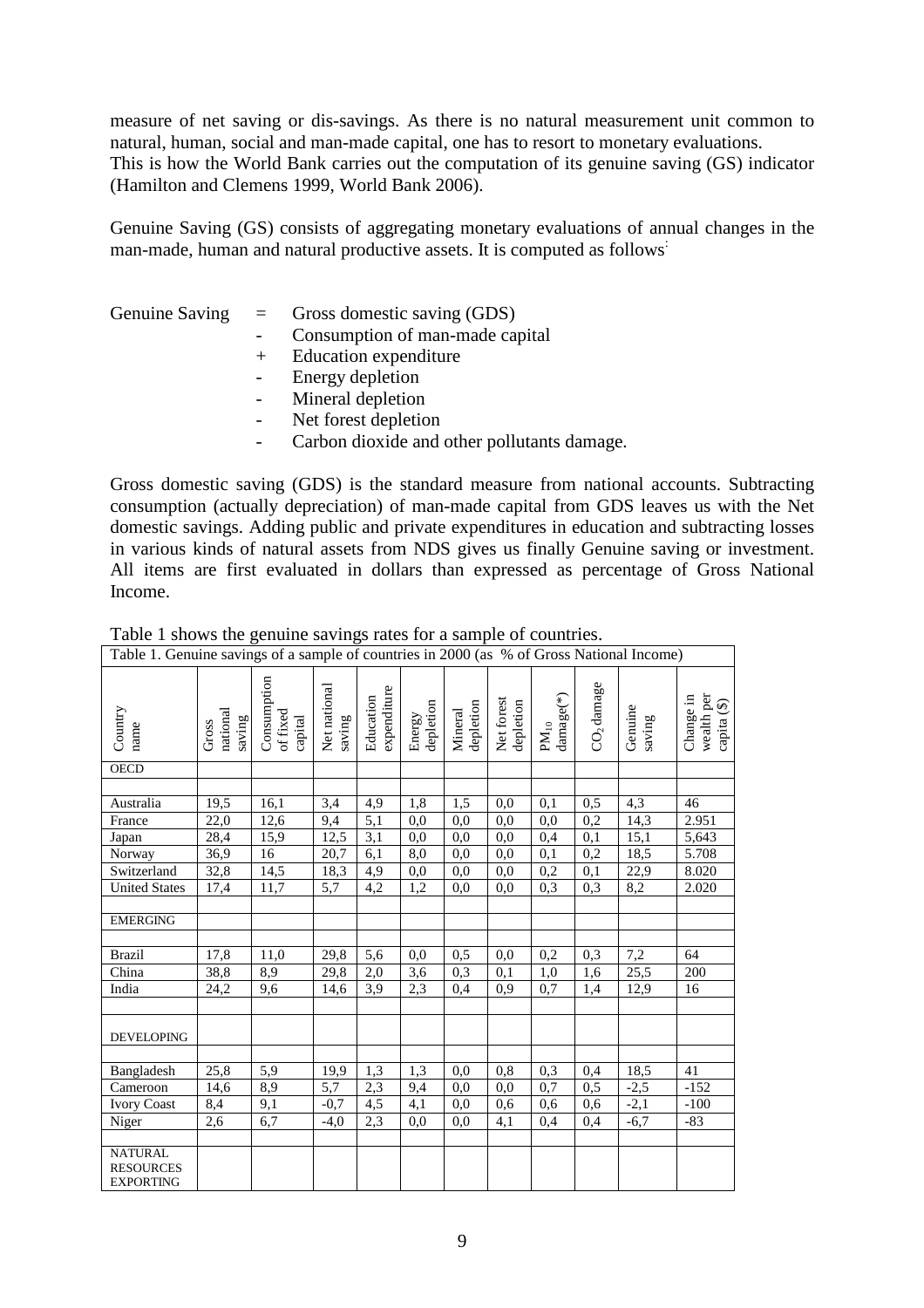| Algeria                                                                                                     | 41,1 | 11,2 | 29.9 | 4,5 | 39.7 | 0.1 | 0.1 | 0.7 | 1,0 | $-7.3$  | $-409$ |
|-------------------------------------------------------------------------------------------------------------|------|------|------|-----|------|-----|-----|-----|-----|---------|--------|
| Gabon                                                                                                       | 16,6 | 12.6 | 4.0  | 2.7 | 41.8 | 0.0 | 0.0 | 0.1 | 0.5 | $-35.7$ | Nd     |
| Indonesia                                                                                                   | 21,0 | 5,6  | 15.4 | 1.4 | 12.5 | 1.4 | 0.0 | 0.5 | 1,1 | 1,3     | $-56$  |
| Iran                                                                                                        | 38.0 | 9,1  | 28.8 | 4,0 | 41.7 | 0.2 | 0.0 | 0.7 | 1.8 | $-11.5$ | $-398$ |
| Nigeria                                                                                                     | 25.7 | 8.4  | 17.3 | 0.9 | 50.8 | 0.0 | 0.0 | 0.8 | 0.6 | $-33.9$ | $-210$ |
| Source: World Bank 2006b.<br>(*) $PM_{10}$ = population-weighted average of particulate matter less than 10 |      |      |      |     |      |     |     |     |     |         |        |
| microns in diameter.                                                                                        |      |      |      |     |      |     |     |     |     |         |        |

The GS receives its theoretical justification from the Hartwick-Solow rule of "weak sustainability" which states that welfare can be sustained indefinitely<sup>13</sup> if saving equals the sum of depreciation of produced assets, depletion of natural resources, and pollution damages. This suppose perfect substitutability between the different kind of assets and notably that a loss in natural capital can always be compensated by a corresponding increase in one or several other kind of capital. For example, a nation that reinvest all of its profits (i.e. the difference between prices and extraction costs) from the exploitation of non-renewable natural resources in the formation of human capital through its educational system would comply with such a rule.

The different countries in table 1 are clustered in 4 categories: OECD, emerging, undeveloped and natural resources exporters. High rates of gross national savings and high levels of consumption of fixed capital with as consequence moderate net national saving rates characterize OECD countries. Norwegian very high gross national saving rate is largely due to its policy of reinvesting an important proportion of its oil rents for future generations which it distinguish it amongst most (if not al other) energy resources exporting countries, including OECD countries like Australia (coal mines) and USA which have rates of genuine savings than lower the OECE mean. The high level of consumption of fixed capital for OECD countries, compared to the other groups, of countries comes from the comparative oldness of their produced capital.

Gross saving rates of emerging countries are similar to those of OECD countries if not higher as is the case for China, Algeria and Iran. However, one should keep in mind that it is very different to save ¼ of the national product when income per capita is about 20-30000\$ than when it doesn't exceed 850\$ (China) or even 450\$ (India) and when 80% (India) or 48% (China) of the population have to live with less than 2\$ per day. There is another important difference with OECD countries: while a saving rate of 8,2% means that the average American is about 2.000\$ wealthier, an almost equal rate of 7,2 for Brazil translates in an increase of only 64\$ per capita.

If OECD and emerging countries have positive genuine saving rates, meaning that their real wealth is growing, many underdeveloped countries have a negative genuine saving rate and are therefore becoming poorer. Wealth of the average Cameroonian for instance has decreased of 152\$ in 2000 though its income was only 548\$. The situation is, in general, even worst for countries benefiting from important mineral or energy resources. Most of them squander their heritage in disregard of the Hartwick-Solow rule of sustainability. Nigeria, for example, is dis-saving at a rate of nearby 34% of its revenue, losing an average of 210\$ of wealth per capita. Logically, to say that a country is saving too little is equivalent to say that it is consuming too much, because saving is necessarily what is left from total income when consumption has been subtracted. Therefore, speaking of countries like Cameroon, Ivory Coast or Niger (amongst many others), we are driven to the repugnant conclusion that they

 $13$  This holds only for a stationary population.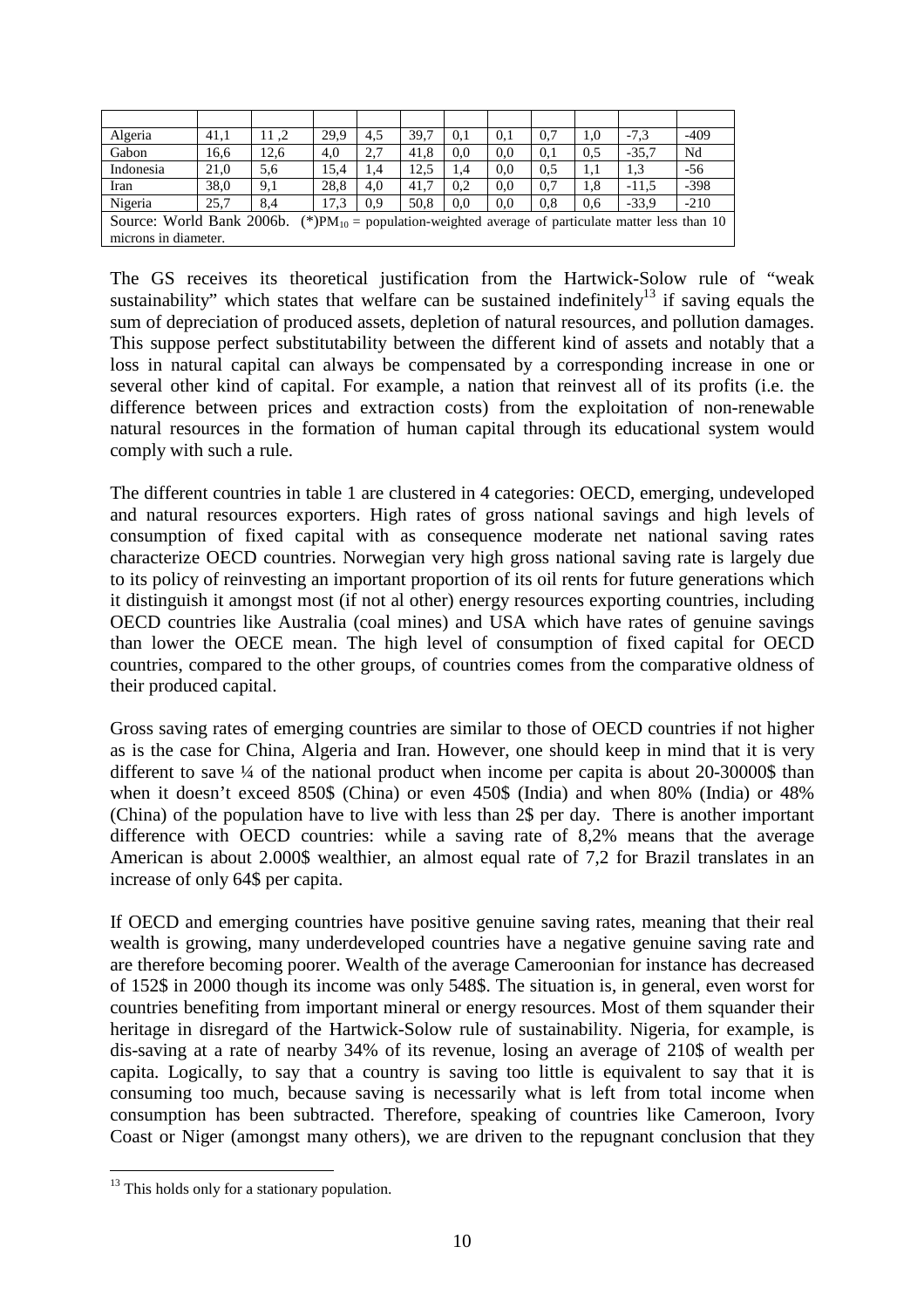are "consuming too much" even if they fail to satisfy the essential needs of important fractions of their population. But, as Arrows and al. (2002 : 18) rightly observe:

"We would emphasize that insufficient investment by poor countries does not imply excessive consumption in the most important sense. For many of the poorest nations of the world, where productivity and real incomes are low, both consumption and investment are inadequate: current consumption does not yield a decent living standard for the present generation, and current investment does not assure a higher (or even the same) standard for future generations."

This is certainly true but it makes sense to distinguish between countries endowed with abundant natural resources such as Nigeria or Gabon and others like Cameroon or Niger, which are practically totally deprived of such easily available sources of revenue. Obviously the former have more opportunities than the latter to fulfil their population needs.

One should be aware that these figures are approximate and, what is more important, that the measure itself is far from perfect. First of all, as explained here above, it rests on this questionable assumption of "weak sustainability" according to which it is always possible to substitute (at the margin) man-made capital to natural capital and therefore to compensate future generations for losses of environmental resources with additional human or produced resources provided a sufficient package of aggregate productive resources is passed on. Opponents to the "weak sustainability" position argue that far from being substitutable, the different kinds of assets are basically complementary and that natural resources and functions should be cared for independently of the other forms of resources and revenues. Indeed, one finds both complementarities and substitutions between assets. Complementarities between human capital and man-made capital for instance because the more sophisticated the tools the more apprenticeship is needed to handle them; substitutions between natural and man-made capital insofar as more productive tools make possible to save energy and material. As a matter of fact, development can be seen as an ongoing process of creation of new complementarities and substitutions between the different kinds of productive assets in responses to shortages created by earlier production and consumption patterns<sup>14</sup>. What is unknown however and still controversial is how far it will be possible in the future to keep on substituting man-made capital to natural one. As Victor, Hanna and Kubursi (1995, p. 83) put it:

" the question of sustainability is not really one of short term substitution…based on current available technologies. Rather it is the potential for new, yet to be invented, technologies to substitute for natural capital. No one can reliably predict what new technologies will be developed, and whether the assumed degree of substitution implicit in weak sustainability will become reality".

Note also that some natural resources are ontologically non-substitutable because their very value lies precisely in their purely "natural nature", in the fact that man has no part whatsoever in their existence (wilderness, natural scenery, etc.). Furthermore, even assuming that in the long run, it could eventually become possible to substitute man-made capital to every form of natural resources and functions, it will most probably be some time-lag between the moment at which a natural resource would get depleted (or so rare as to become overly costly) and the one at which its substitute would become available at a reasonable cost, a lag during which societies would endure a real impoverishment. These uncertainties justify the adoption of the SD precautionary policy whose maxims are (Daly, 1990):

1. Don't consume more of renewable resources than their maximum sustainable yield;

 $\overline{a}$  $14$  See for instance, Wilkinson (1973).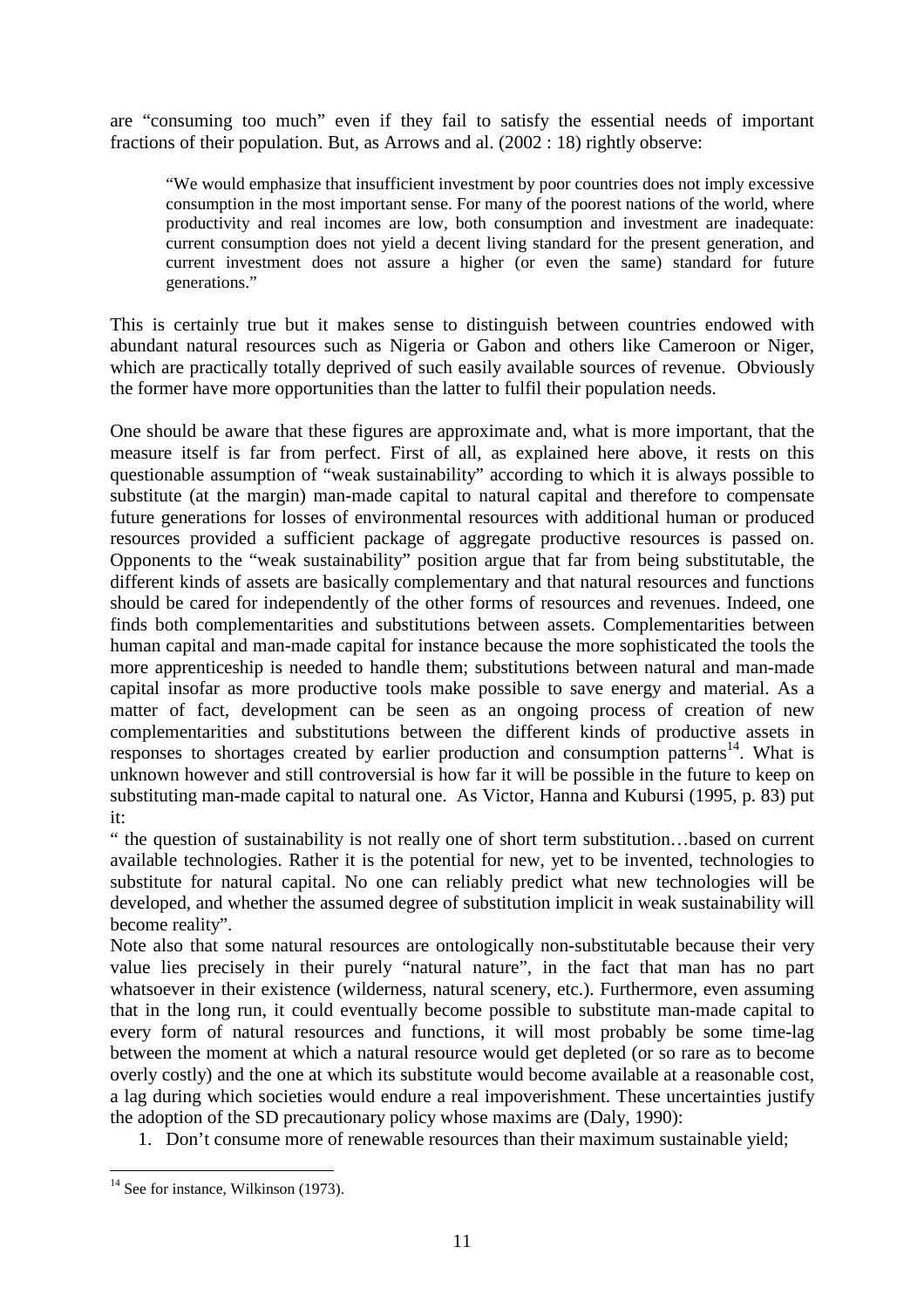2. Exploit non-renewable resources at a rate equal to the rate at which long-run renewable substitutes are made available.

Both are necessary because whatever the rate of depletion of non-renewable resources they will eventually become exhausted (if not physically, at least economically). On the other hand, even if as sources of energy, non-renewable resources are (physically) totally and immediately substitutable, some minerals still have no renewable substitutes as raw materials in industrial processes. This is why SD asks for investing as much a possible in R&D on technologies of substitution and, meanwhile, acting as if renewable substitutes were not to be available before long. SD prudential maxims are therefore close to Wissenburg's (1999:193) extension to the "Rawlsian Saving Principle" for which: "no goods shall be destroyed unless unavoidable and unless they are replaced by perfectly identical goods; if that is physically impossible, they should be replaced by equivalent goods resembling the original as closely as possible; and if that is also impossible, a proper compensation should be provided." The problem is that we still don't know what can be the "proper compensation" for losses of critical natural capital. Take formal education for example. Expenditures in education amounts to some 50% of the genuine saving of several countries such a Canada, Chile, Denmark, Sweden and USA and even more for UK or Indonesia. But it could be argued that more formal education is made necessary now because the most accessible environmental resources ("low hanging fruits") have already been exhausted and that the remaining one are so difficult to exploit that special skills and know-how (and a very complex social organisation) have become indispensable. Indeed, once all the low-hanging fruits have been eaten, you have to learn to climb in the tree if you want to get fed as before. As long a more formal education means is synonymous of more effort for younger generations, it is disputable if it can be considered a substitute for natural resources. Moreover, in advanced societies, education is for some part a positional good and it is difficult to believe that positional good can compensate for environmental resources. One suspects that we are more or less in a kind of Red Queen situation: "in this place it takes all the running you can do, to keep in the same place." ("Through the Looking Glass")

Second, a lot of most important natural resources like water, soil, fishes, and more generally biodiversity should be included. Water, notably is expected to become scarcer and scarcer in many parts of the world as population and consumption keep on growing. Likewise, as renewable resources will be more and more necessary as substitutes for non-renewable one (especially as sources of energy), competition for land between food production and other uses of the biomass will probably become more and more acute. This obviously should be taken into account in any sensible indicator of sustainability.

There are other disturbing problems with the GS. One of them has to do with the underpricing of natural resources due to insufficient or un-enforced property rights in Third (and Second) World countries, which are their principal producers (Chichilnisky 1994, Dasgupta 2002). As a consequence, they are induced to overexploit them (in order to try to satisfy their essential needs) while the First World countries, on the other hand, can over-consume them (just because they are cheap) and still save an important proportion of their income. Yet, this doesn't show up in the genuine saving figures because only the indigenous natural resources are considered country's natural capital, and rightly so from a national accounting point of view. However, it can hardly be denied that the rich countries have some responsibility in the exhaustion of poor countries natural heritage.

To conclude, it is sensible to assess intergenerational equity as the amount of productive resources left by a generation to its successors. The problem is what resources and how much of them? Weak sustainability holds that what matters is the sum total of natural, social, human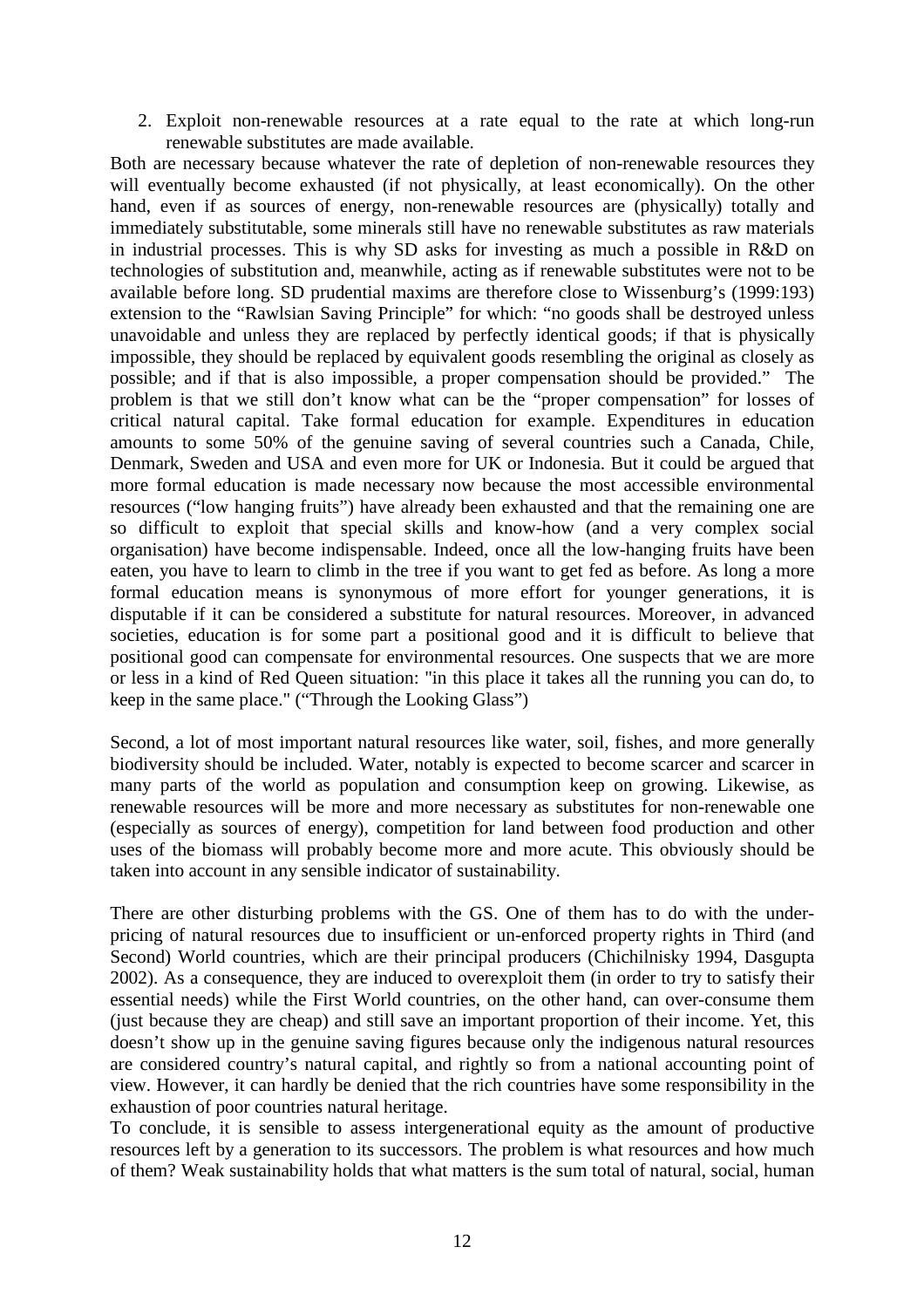and man-made assets evaluated in monetary units, leaving room for compensations between them. This is the foundation of the genuine saving indicator as a (very approximate) measure of the variation in aggregate productive assets (that is of real comprehensive wealth) occurring during a certain period. It is expressed as percentage of the income generated during that period and must remain non-negative in order to ensure sustainability. Yet, in its current state GS cannot be considered a faithful and reliable indicator of sustainability. First of all, it is too confident in the possibility of always substituting man-made and human capital to natural one. Secondly, it doesn't take into account crucial natural resources such as water, land and biodiversity. It is therefore necessary to improve it seriously before making use of it as guide for sustainable development policies and meanwhile to complement it with other sustainability indicators, such as for instance, the Ecological Footprint. As will be discussed below, this indicator – whilst being usually discussed as an indicator of long-term sustainability and therefore as addressing the intergenerational aspect of SD – might also have interesting properties as an indicator of needs versus want satisfaction.

#### *5. Assessing need satisfaction: the ecological footprint*

We have argued that a positive saving rate is legitimate only if it is not at the expense of the satisfaction of current generations' needs. Likewise, wants can only be legitimately satisfied if everyone's essential needs are already met. In order to assess sustainability, it is therefore necessary to distinguish between needs and wants satisfaction. Because SD is concerned with material needs and wants, i.e. those whose satisfaction consumes environmental resources (matter and energy), it would be convenient to express them directly in environmental terms, for instance, in terms of ecological footprint.

The Ecological Footprint (EF) indicator claims to be a measure of the part of earth's carrying capacity spent in the material consumption of a country, a town, a firm or a household. It consists of identifying all of the individual items–goods and services–and amounts thereof, that the given population consumes, of assessing the individual footprint of each component (using life-cycle data that track its energy and resources requirements from extraction to waste disposal, from 'cradle to grave') expressed in standardized units of biologically productive area termed global hectares, aggregating them and dividing the total by the size of the population. The EF is to be interpreted as the amount of "annual regenerative capacity of the biosphere, expressed in mutually exclusive hectares of biologically productive land or sea area, (that) is required to renew the resource throughput of a defined population in a given year—with the prevailing technology and resource management of that year." (Wackernagel et al., 2005, 4). Each global hectare represents an equal amount of biological productivity i.e. the average productivity of the 11.2 billions bioproductive hectares on Earth.

We are not interested here in the technicalities of the EF computation. It has been abundantly discussed and some of its drawbacks are well known<sup>15</sup>. It is clear that it can probably be improved on many aspects. Amongst others, the way carbon dioxide emissions are incorporated is hugely contestable<sup>16</sup> and knowing that it enters for about 50% in the total footprint, it should certainly be more adequately tackled. It can and should certainly be (dramatically) improved before it could be used as suggested hereafter but what matters for now is more the kind of message it can deliver than its scientific correctness. The main message is that we are probably on an unsustainable path at the global level. The EF is sometimes expressed as the number of earths that would be necessary if the world population adopted the consumption pattern of such or such country. For instance, should everyone on

<sup>15</sup> See the discussion *Ecological Economics*, 2000, vol.32, pp341-394.

<sup>&</sup>lt;sup>16</sup> It translates them in the surface of forests necessary to absorb them.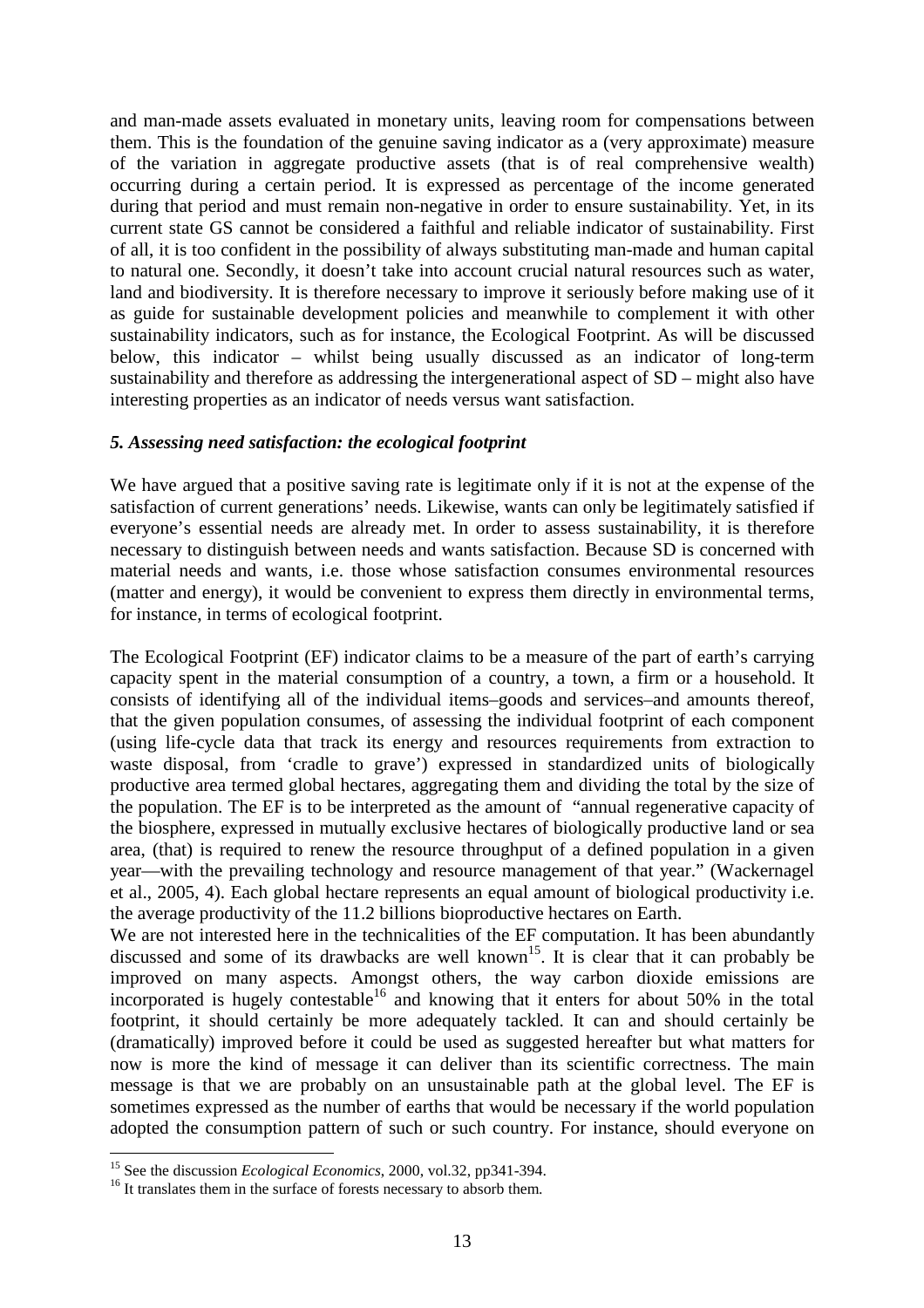earth adopt the American way of life, 5,3 planets would be necessary. On the contrary, if everyone lived like an Indian, less than half a planet would suffice. All in all, if the figures are right, we are already consuming 1,2 planets.

| Table 2. Ecological footprints (in global hectares/person), Human<br>Development Index and poverty indicator for a sample of countries |                                                    |                                         |                                                    |  |  |  |  |
|----------------------------------------------------------------------------------------------------------------------------------------|----------------------------------------------------|-----------------------------------------|----------------------------------------------------|--|--|--|--|
| Country name                                                                                                                           | <b>ECOLOGICAL</b><br><b>FOOTPRINT</b><br>(2001)    | Human<br>Development<br>Index<br>(2001) | Population<br>below 2 \$/day<br>(Various<br>dates) |  |  |  |  |
| <b>OECD</b>                                                                                                                            |                                                    |                                         |                                                    |  |  |  |  |
| Australia                                                                                                                              | 7,7                                                | 0,939                                   |                                                    |  |  |  |  |
| France                                                                                                                                 | 5,8                                                | 0,925                                   |                                                    |  |  |  |  |
| Japan                                                                                                                                  | 4,3                                                | 0,932                                   |                                                    |  |  |  |  |
| Norway                                                                                                                                 | 6,1                                                | 0,944                                   |                                                    |  |  |  |  |
| Switzerland                                                                                                                            | $\overline{5,2}$                                   | 0,932                                   |                                                    |  |  |  |  |
| <b>United States</b>                                                                                                                   | 9,5                                                | 0,937                                   |                                                    |  |  |  |  |
| <b>EMERGING</b>                                                                                                                        |                                                    |                                         |                                                    |  |  |  |  |
| <b>Brazil</b>                                                                                                                          | 2,2                                                | 0,777                                   | 22,4                                               |  |  |  |  |
| China                                                                                                                                  | 1,5                                                | 0,721                                   | 53,7                                               |  |  |  |  |
| India                                                                                                                                  | 0,8                                                | 0,590                                   | 86,2                                               |  |  |  |  |
| DEVELOPING                                                                                                                             |                                                    |                                         |                                                    |  |  |  |  |
| Bangladesh                                                                                                                             | 0,6                                                | 0,502                                   | 82,8                                               |  |  |  |  |
| Cameroon                                                                                                                               | 0,9                                                | 0,499                                   | 19,3                                               |  |  |  |  |
| <b>Ivory Coast</b>                                                                                                                     | 0,9                                                | 0,396                                   | 18,4                                               |  |  |  |  |
| Niger                                                                                                                                  | 1,1                                                | 0,292                                   | 85,8                                               |  |  |  |  |
| <b>NATURAL</b><br><b>RESOURCES</b><br><b>EXPORTING</b>                                                                                 |                                                    |                                         |                                                    |  |  |  |  |
| Algeria                                                                                                                                | 1,5                                                | 0,704                                   | 15,1                                               |  |  |  |  |
| Gabon                                                                                                                                  | $\overline{1,7}$                                   | 0,653                                   |                                                    |  |  |  |  |
| Indonesia                                                                                                                              | 1,2                                                | 0,682                                   | 52,4                                               |  |  |  |  |
| Iran                                                                                                                                   | 2,1                                                | 0,719                                   | 7,3                                                |  |  |  |  |
| Nigeria                                                                                                                                | $\overline{1,2}$                                   | 0,463                                   | 92,4                                               |  |  |  |  |
| WB(2005)                                                                                                                               | Sources : Living Planet Report (2003), UNDP (2003) |                                         | and                                                |  |  |  |  |

The other message emerging from the EF figures of our sample of countries shown in table 2 is that it is possible to reach more or less the same level of welfare (as measured by the Human Development Index) with quite different EF. The differences between Indonesia and Nigeria for instance, or between United States and Switzerland are illuminating in that respect. That different countries can reach almost equivalent levels of welfare with so different EF, means that some countries use more efficient technologies for needs and want satisfaction than others. The first objective of any SD policy is to ensure that every country uses the best available technologies (BATNEC actually, that is Best Available Technologies Not entailing Excessive Costs), taking account of its specific resources and constraints. However this will not suffice. A variable portion of the total EF of each country must go to the consumption of environmental luxury goods, or mere want satisfaction. It should be possible to identify for every country the number of global hectares (at the household or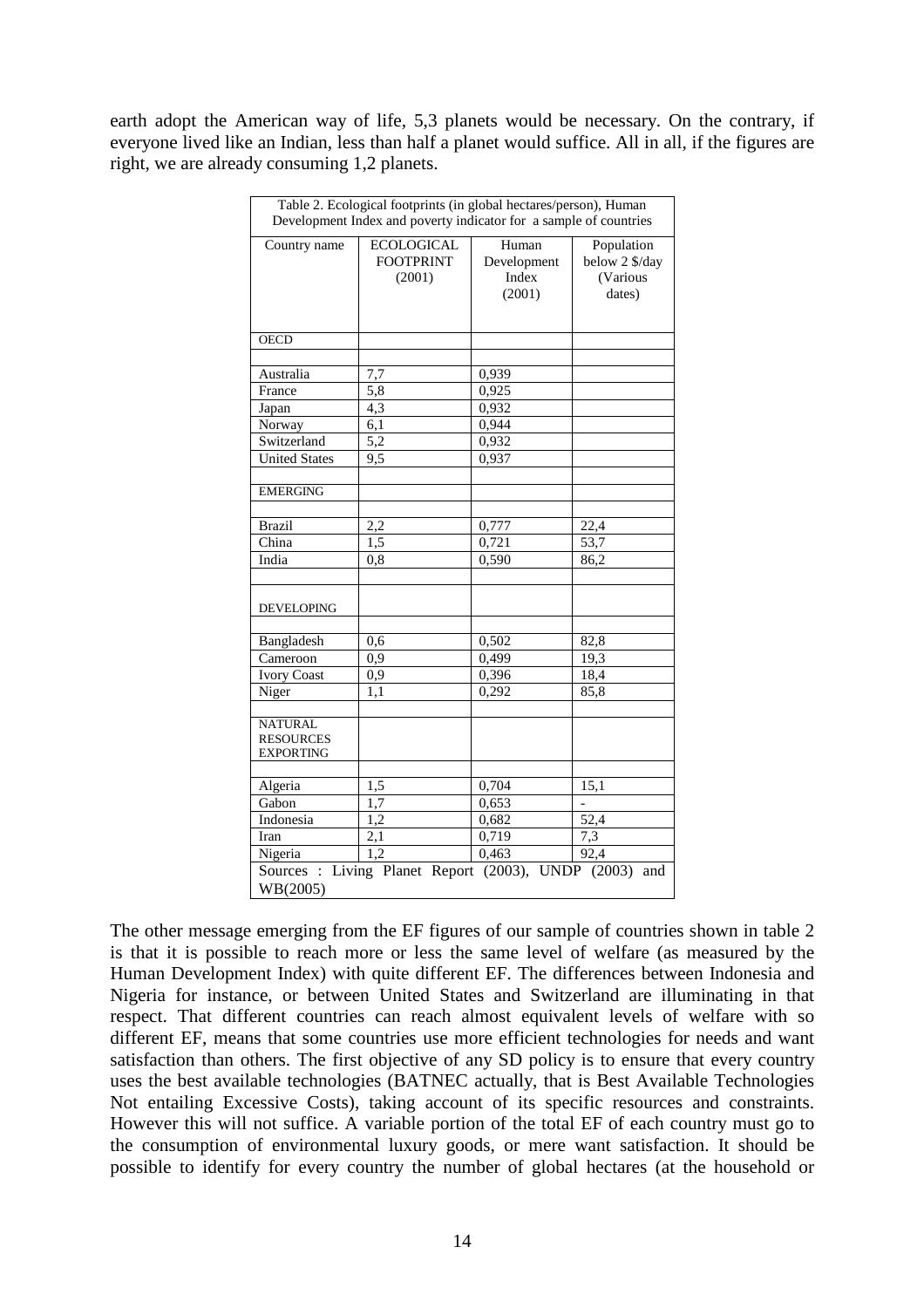individual level) corresponding to what people consider an acceptable level of needs satisfaction, above which no significant increase in well-being is achieved (or with decreasing marginal utility) and such that all additional global hectares consumed could be considered as going to the satisfaction of inessential (and not universalizable) wants. This EF could be set as a cap in the same way than the Kyoto protocol sets caps in GHG emissions.

More precisely, one could imagine an international policy granting to each country a fixed amount of global hectares calculated as the EF it would have if all its inhabitants consumed no more (and no less) than the members of households situated at a specified threshold (just above the poverty line, or occupying the median on the distribution of earnings, or any other threshold on any other relevant distribution function<sup>17</sup>) corresponding to what is considered the good enough level of satisfaction<sup>18</sup>.

The overall EF of the country (that is, not the EF per capita but the number of global hectares corresponding to the consumption of the entire population) would be reported at fixed intervals and a system of penalties and rewards would be settled down giving the appropriate incentives for reaching the targeted EF. This could be achieved by any policy acting on one or another of the factors influencing the environmental impact of consumption identified in the Ehrlich's equation. According to it, the environmental impact (I) of a country can be expressed as the product of three variables: P (as in Population) which is the number of individuals consuming, A (as in Affluence) which is the level of consumption per capita and T (as in Technology) which is the environmental impact of one unit of consumption.

In short:  $I = P^* A^* T$ . A reduction (increase) in I can result from a reduction (increase) in any (or a combination) of the three factors P, A or T. Of course, no reduction of EF at the expense of the consumption of those just at or below the threshold level would be allowed. On the contrary, all households below the threshold level would be entitled to increase their own EF up to that level insofar as those above it reduce theirs in due proportion. An international system of tradable "consumption permits" similar to the  $CO<sub>2</sub>$  emission permits introduced with the Kyoto Protocol could also be worked out. The money raised by the different policy instruments used (taxes, fines, funds…) could be partly redistributed towards countries unable - despite their efforts (and proportionally to these) - to adequately satisfy the needs of their population and partly spent in projects and R&D aiming at lowering total EF.

As a comparison between Table 1 and Table 2 shows, there is a wide discrepancy between the Genuine Saving Indicator and the Ecological Footprint. According to the GS, all OECD countries of our sample would be deemed sustainable insofar (or, more precisely, as long as) they invest a positive fraction of their annual income, which ensures future income and therefore consumption. The picture is totally different from an EF perspective. The EF of all OECD countries exceed largely the 1,8 ha per capita proposed as the sustainability threshold by advocates of this indicator. In fact, the assumptions concerning sustainability underlying the two measures are so different that this is hardly surprising. While the GS focus on what each country produces, the EF focuses on what it consumes; while the GS takes into account variations in produced, human and natural capital, the EF consider only the consumption of natural resources (therefore neglecting possible investments in natural capital); while the GS express variations in monetary (economic) units, the EF makes use of an ecological unit, the "global hectare of productive land"… In section 4 we have privileged the GS as indicator of sustainability (and therefore of intergenerational equity) despite its shortcomings and drawbacks because it looks more appealing theoretically (thanks to the Hartwick-Solow rule)

 $17$  The threshold would vary with the level of prosperity of the country. For example, the acceptable level of needs satisfaction could correspond to the 7th or 8th deciles of income distribution in Niger and to the 3rd or 4th in Switzerland.

<sup>&</sup>lt;sup>18</sup> Obviously, this level could be set only through a democratic deliberation at the national level.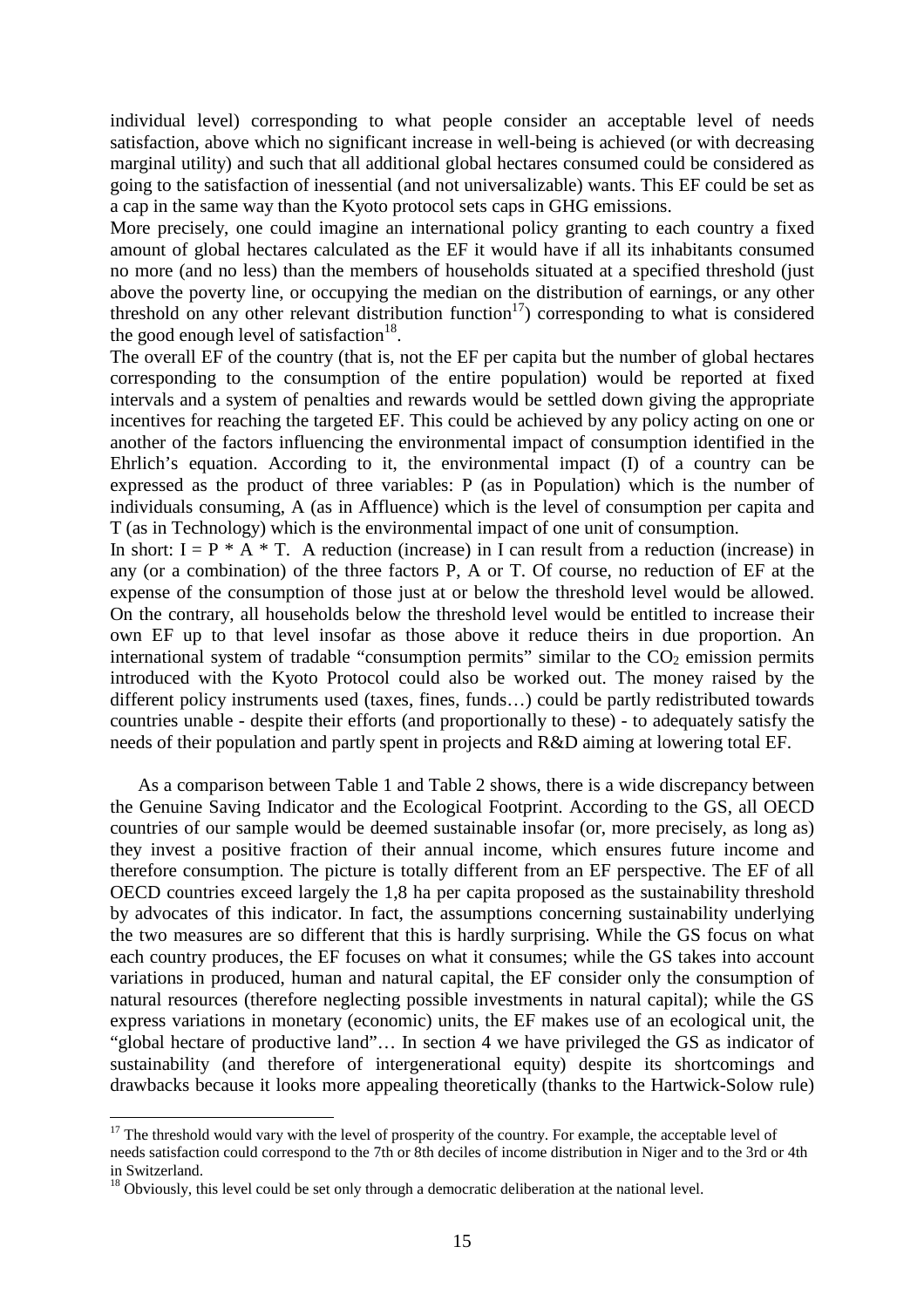as well as intuitively (as the family level, what is important is the total value of the portfolio inherited, not its composition). However we have stressed that in its current state it is clearly insufficient, notably in the way it deals with resources as crucial as water, land and biodiversity. This is why, even if the GS and the EF pertain to opposite frameworks, it makes sense to associate them in pragmatic attempts to assess sustainable development.

The information provided by the Human Development Indicator and the proportion of population living with less than 2\$ per day from Table 2, combined with information from Table 1 on the overall saving rates enable us also to sort out (very roughly and tentatively, just for illustration) the countries from our sample with respect to the four possible situations identified in section 3. Briefly, most OECD countries would be considered both developed and sustainable (Australia being borderline for sustainability); Algeria and Iran would be classified as (nearly) developed (i.e. generating an aggregate income sufficient to cover aggregate needs if fairly distributed) but unsustainable, Brazil would be considered (almost) developed and sustainable, China and India insufficiently developed but on a sustainable path and all others both underdeveloped and unsustainable.

### 6. Conclusions

Despite - or perhaps thanks to – its ambiguities, sustainable development have been hitherto a success story. They aren't many other examples of global political agenda being as widely and quickly adopted, generating as many discussions, efforts and commitments and attracting as much human and financial resources. All this would not have happened were not sustainable development something that speaks deeply and loudly to all of us. Most human beings do believe that there is a moral difference between needs and desires (or wants) and that we bear stronger obligations with respect to the former (if we can) than to the latter (even if we can). Likewise, most human beings do believe that one must find the right balance between our obligations to our contemporaries and our duties toward our successors. Lastly, there is a widespread feeling that no generation is entitled to appropriate more natural resources than what is necessary for living a decent human life.

This said, what makes a decent human life and where is the difference between needs and wants? These questions are crucial for sustainable development and, I believe, for any realistic conception of distributive justice. It is probable that future developments in the sciences of man (mainly neuro-sciences and psychology), for one part, and in ethical theory for another will help us answering these questions, but only rational democratic deliberations will gives us final –albeit probably never definitive – legitimate answers. From science we will learn more about human needs and desires and about the factors that promote or impede human flourishing; ethics will help us clarifying and giving more consistency to our moral intuitions but neither can have the final word in deciding where to draw the dividing line between needs and wants, or stated otherwise between rational and irrational wants as well as between sensible and unrealistic ethical requirements, considering the particular social, environmental and historical circumstances in which these decisions will always have to be taken.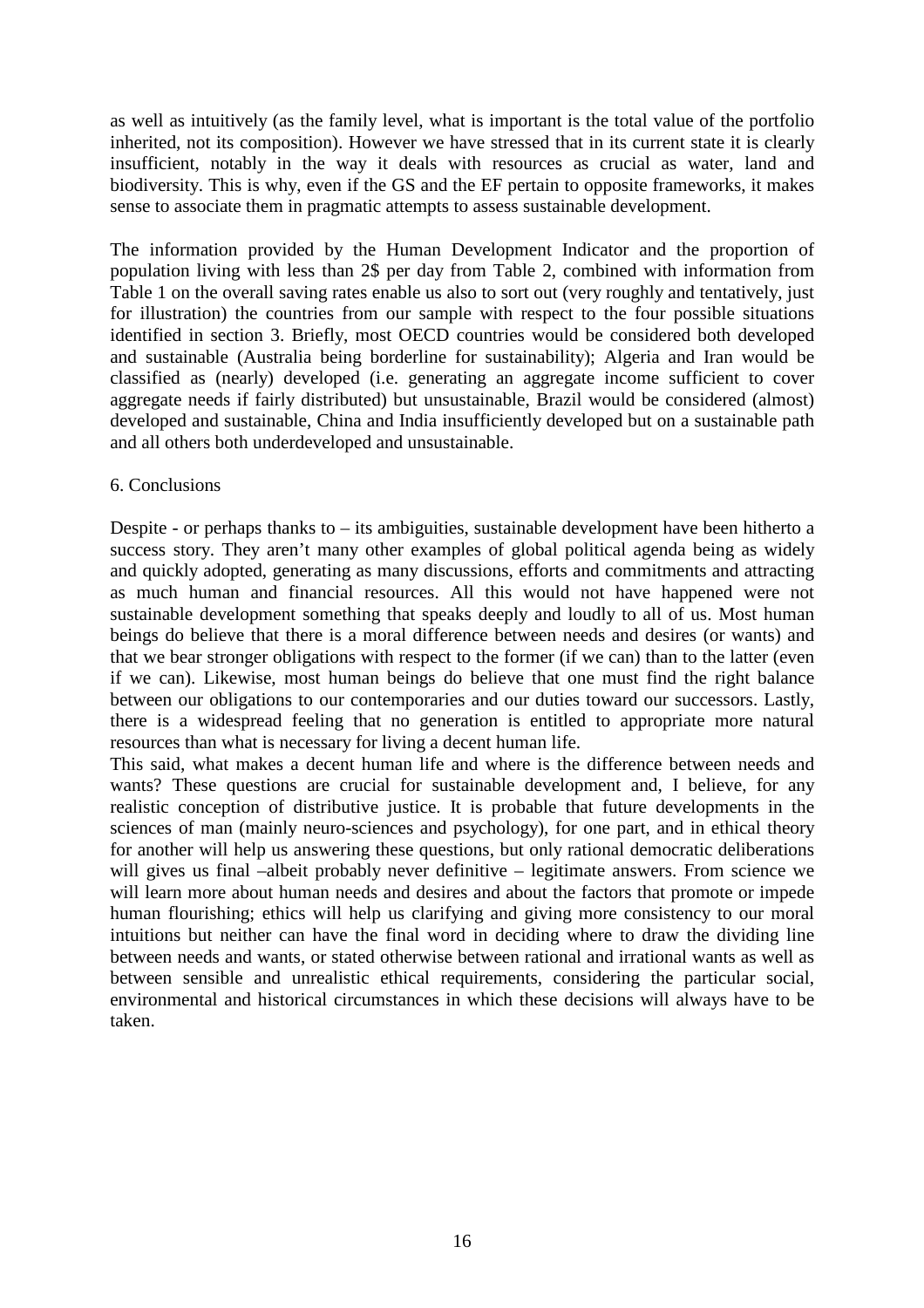#### References

Alkire, S. (2002). *Valuing Freedoms. Sens' Capability Approach and Poverty Reduction*. Oxford: Oxford University Press.

Arrow, K., G. Daily, P. Dasgupta, P. Ehrlich, L. Goulder, G. Heaf, S.Levin, K-G Mäler, S. Schneider, D. Starrett and B. Walker, 2002, *Are We Consuming Too Much ?*, Beijer International Institute of Ecological Economics, Stockholm. Now published in *Journal of Economic Perspectives (2005)*  **18**:147-172.

Barry, B. (1999). "Sustainability and Intergenerational Justice", in A.Dobson (ed.) *Fairness and Futurity*. Oxford: Oxford University Press. 93-117.

Benton, T. (1999). "Sustainable Development and Accumulation of Capital: Reconciling the Irreconcilable?"; in A.Dobson (ed*.) Fairness and Futurity*. Oxford: Oxford University Press. 199-229.

Braybrooke, D. (1987). *Meeting Needs*. Princeton: Princeton University Press.

Chichilnisky, G.:1994, "North-South Trade and the Global Environment", *American Economic Review*, **84** :851-874.

Dasgupta, P. (2001). *Human Well-Being and the Natural Environment*. Oxford: Oxford University Press.

Daly, H. E., (1990). "Towards some operational principles of sustainable development", *Ecological Economics*, **2**, 1-6.

Doyal, L. and I. Gough. (1991). *A Theory of Human Need*. New York: The Guilford Press.

Fankfurt, H. (1987) "Equality as a Moral ideal". *Ethics*. **98**: 21-43.

Georgescu-Roegen, N. (1976).*Energy and Economic Myths*. New-York: Pergamon Press.

Gosseries, A. (2004). *Penser la justice entre les generations*. Paris: Aubier (coll. Alto).

Gosseries, A. (2005). "The Egalitarian Case Against Brundtland's Sustainability". *Gaia*, Vol **14**, N°1, 40-46.

Jacobs, M. (1999). "Sustainable Development as a Contestet Concept" in A.Dobson (ed*.) Fairness and Futurity*. Oxford: Oxford University Press. 21-45.

Hamilton, K. and M. Clemens (1999). "Genuine Savings Rates in Developing Countries". *World Bank Economic Review*, **13**:333-56.

Neumayer, E. (2003). *Weak versus Strong Sustainability. Exploring the Limits of Two Opposing Paradigms*. Cheltenham, UK and Northampton MA, USA: Edward Elgar.